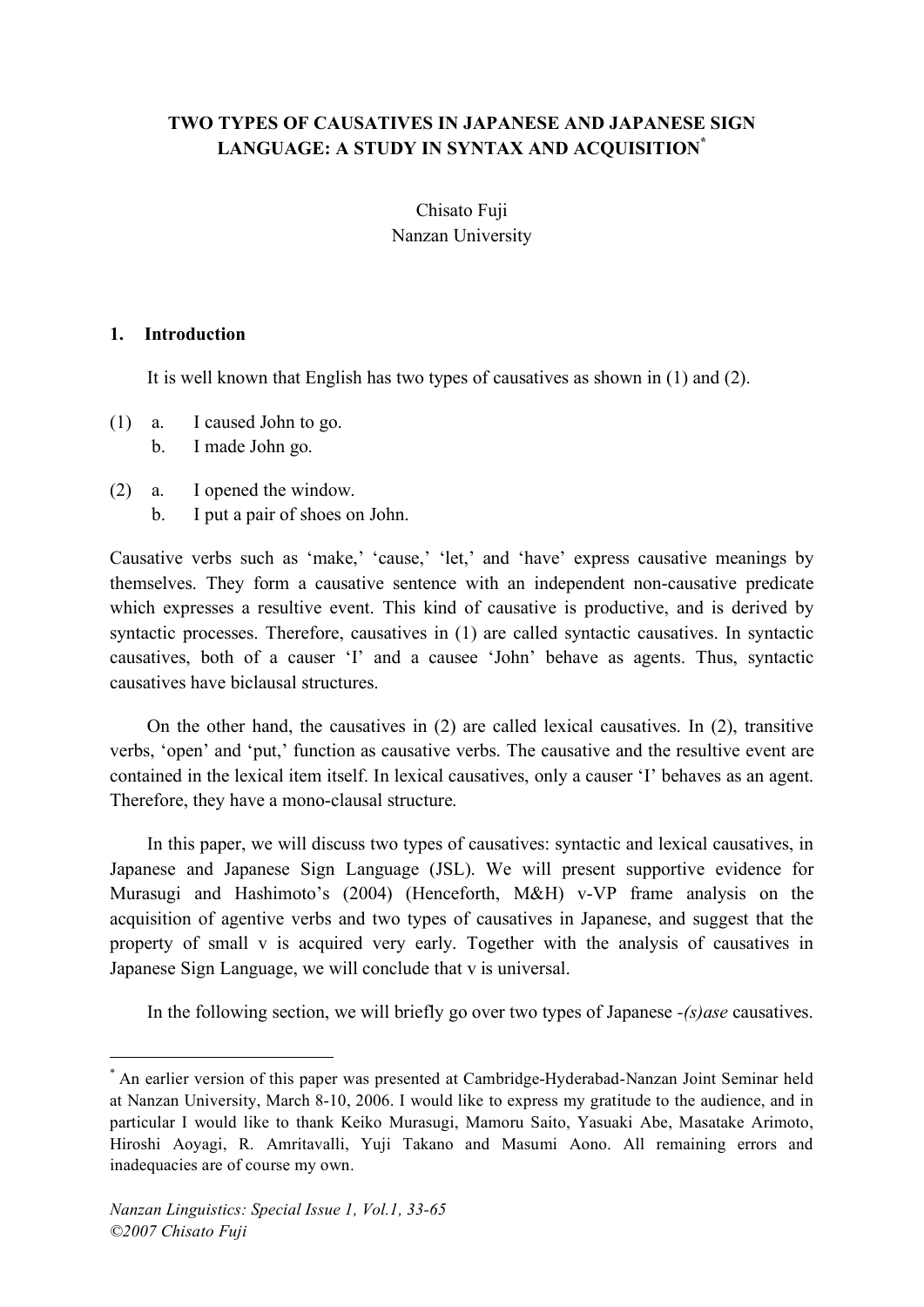Then, in Section 3, we will overview M  $\&$  H's v-VP frame analysis, which gives an elegant account of the acquisition process of complex predicates. In Section 4, we will present additional evidence for their analysis. The evidence was found in CHILDES longitudinal database. We will examine the Sumihare data (Noji, 1973) in detail, and show that it exhibits almost the same acquisition pattern as Akkun's. We will also discuss the results of an experimental study in section 5. We will show the results are compatible with M&H's analysis. The investigation of JSL causatives is presented in Section 6. Section 7 concludes the paper.

# **2. Two Types of Japanese** *-(s)ase* **causatives: syntactic and lexical causatives**

# **2.1. Syntactic causatives**

As is the case in English, Japanese also has both syntactic causative, namely *-(s)ase* causatives, and lexical causatives (Miyagawa, 1980; Shibatani, 1973, 1976 among others). Japanese morphological causatives are formed by attaching the causative suffix *-(s)ase* to the verb stems. Example (3) shows that the causee can be marked either with dative or accusative Case when the base verb is intransitive (unergative).

| $(3)$ a. |         | $Tarooi-ga$ Hanako <sub>i</sub> - o /ni benkyoo-sase -ta<br>Taro -Nom Hanako -Acc /Dat study -Cause -Past   |  |  |
|----------|---------|-------------------------------------------------------------------------------------------------------------|--|--|
|          |         | 'Taro made / had Hanako study.'                                                                             |  |  |
|          | $b_{1}$ | Taroo-ga Hanako-ni /*-o nimotu-o mot -(s)ase-ta<br>Taro -Nom Hanako-Dat/*-Acc luggage-Acc carry -Cause-Past |  |  |

'Taro made Hanako carry the luggage.'

In (3a), the causee, *Hanako* is marked with accusative Case, *-o*, and it is marked with dative Case, *-ni*, in (3b). When a base verb is intransitive as in (3a), *-(s)ase* causatives have four possible readings (Shibatani, 1973). The four readings are illustrated in (4).



These four readings are first divided into 'inducing causatives' and 'permissive' causatives, and then each of them are again divided into two different readings. With the coercive meaning, the causative sentence in (3a) has an interpretation as in (5a). With the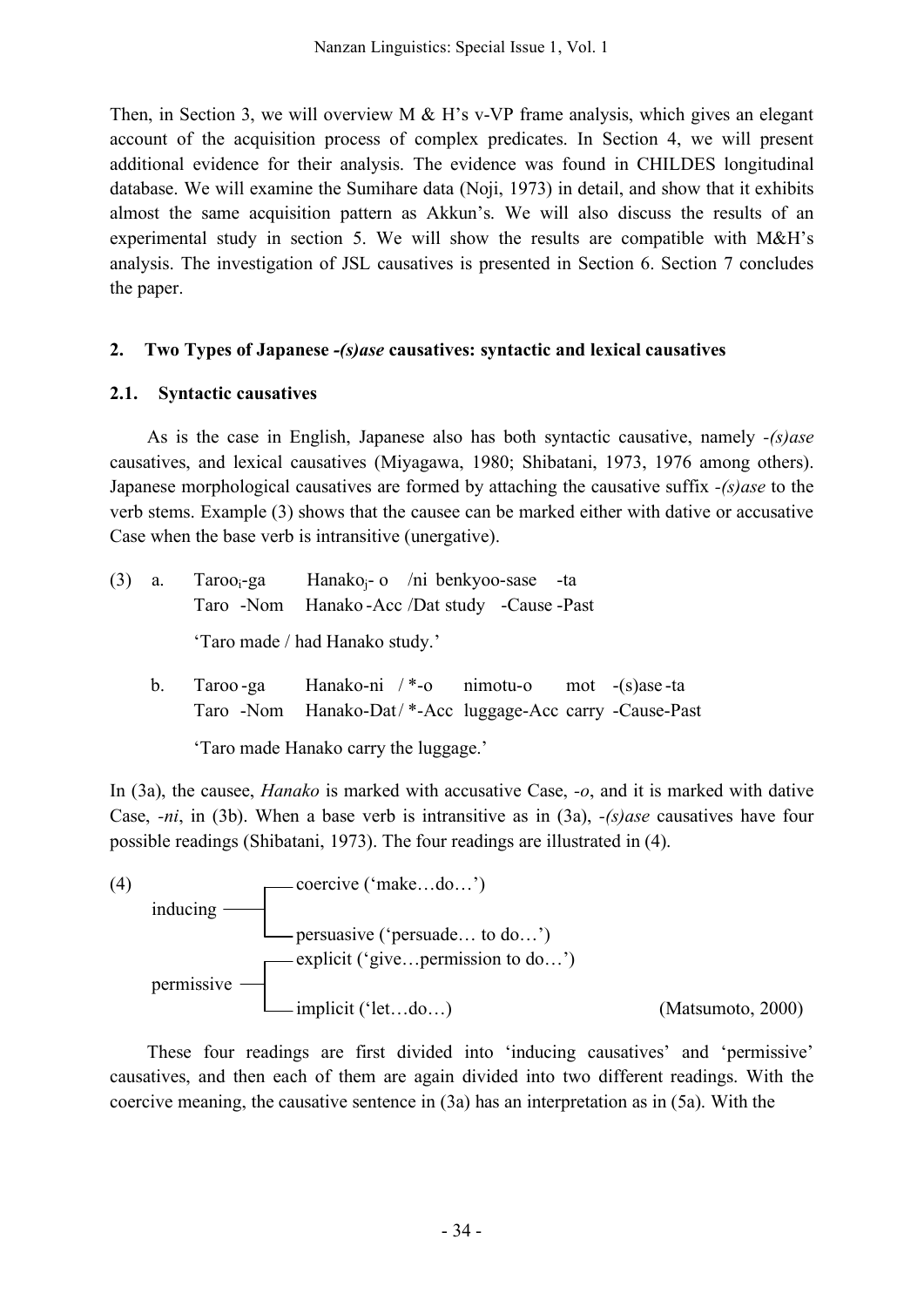persuasive meaning, (3a) has an interpretation as in (5b). With the explicit meaning, (3a) has an interpretation as in (5c). With the implicit meaning, (3a) has an interpretation as in (5d).

- (5) a. Taro ordered Hanako to study. She understood and she studied.
	- b. Taro persuaded Hanako to study. She said "OK" and she studied.
	- c. Taro made sure that Hanako wanted to study. He said "I don't mind" and she studied.
	- d. Taro noticed Hanako wanted to study. He thought "I don't mind" and she studied.

However, this distinction cannot be seen when the verb is transitive as in example (3b) since the causee can be marked only with dative Case.

# **2.2. Lexical Causatives**

As is the case in English, there are some (di)transitive verbs which function as causative verbs. Some of the verbs which function as causative verbs are listed in (6) below together with their unaccusative counterparts.

| (6) |                | (di)transitives                | unaccusatives                                     |
|-----|----------------|--------------------------------|---------------------------------------------------|
|     | a.             | $mi$ -se-ru (= show-pres.)     | $mi$ -ru (= see-pres.)                            |
|     | b.             | utu-s- $(r)$ u (= copy-pres.)  | utu-r- $(r)u$ (= be copied-pres.)                 |
|     | $\mathbf{c}$ . | $todo$ -e-ru (= deliver-pres.) | $\text{todok-(r)}$ u (=be delivered-pres.)        |
|     | d.             | $\cos$ -ie-ru (= teach-pres.)  | os-owar- $(r)u$ (= be taught)                     |
|     | e.             | $ki$ -se-ru (= put on)         | $\text{ki-ru}$ (=wear)                            |
|     | f.             | kasan-e-ru (pile up)           | kasan-ar- $(r)u$ (=be piled up) (Matsumoto, 2000) |

Japanese is different from English in that the form of (di)transitive verbs and unaccusative verbs are different. The (di)transitive verbs in (6) form a lexical causative. Example (7) is a lexical causative with the ditransitive verb *kiseru* (put…on).

| (7) Hanako-ga Taroo-ni yoohuku-o ki-se-ru           |  |  |  |
|-----------------------------------------------------|--|--|--|
| Hanako-Nom Taro -Dat clothes -Acc dress-Pres        |  |  |  |
| 'Hanako puts the clothes on Taroo.' $(M & H, 2004)$ |  |  |  |

lexical causative in (7) has a mono-clausal structure.

The sentence (7) does not mean 'Taro wears the clothes,' rather it means 'Hanako put them on Taro.' Thus, only *Hanako* is an agent. *Taroo* is not an agent but behaves as a goal. Hence, the

It has been recognized that Japanese morphological *-(s)ase* causatives are biclausal. This is supported by the examples in (8) and (9).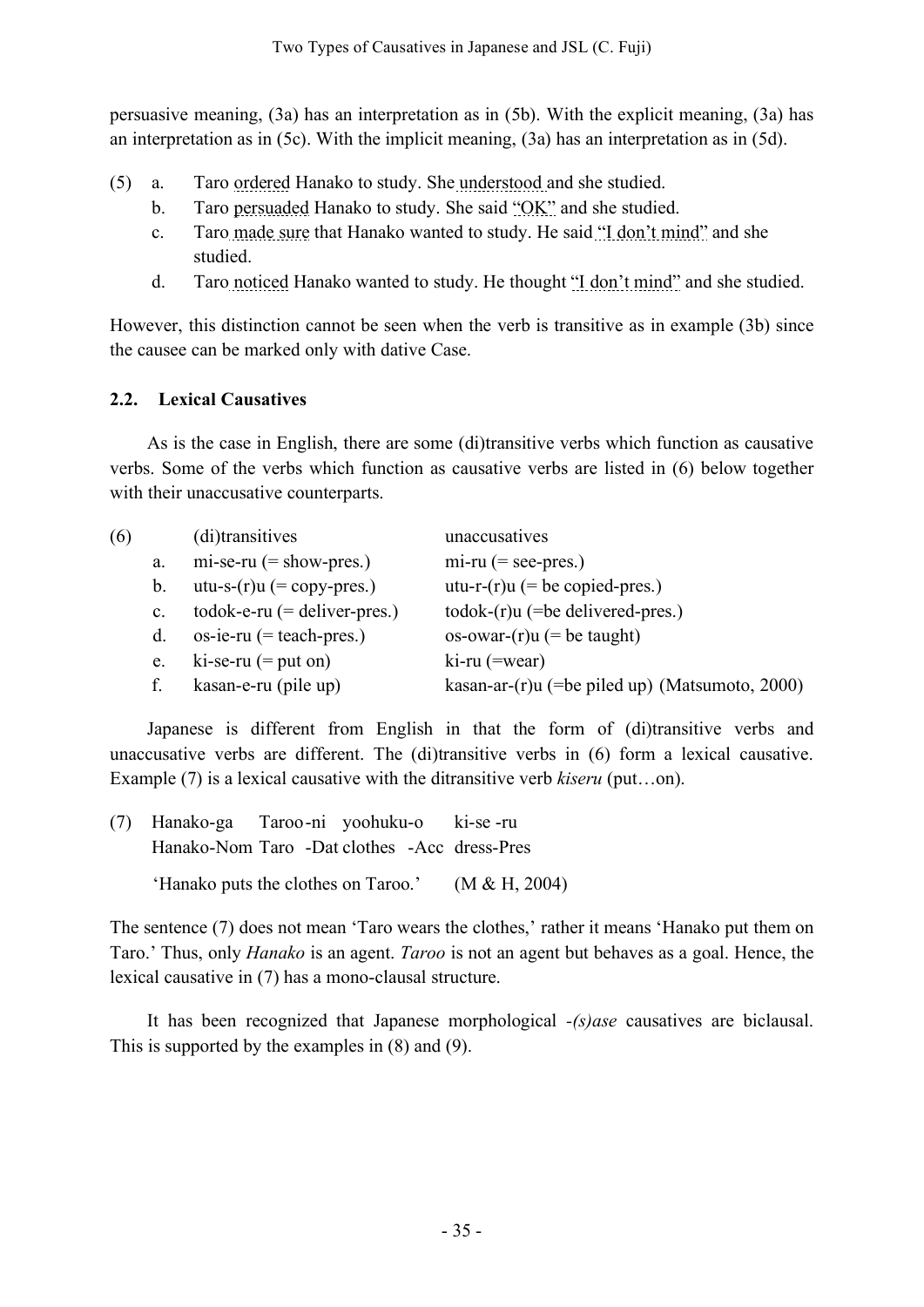- (8) Taroo<sub>i</sub>-ga Hanako<sub>i</sub>-ni zibun<sub>i/\*i</sub>-no koto -o hanasi-ta Taro -Nom Hanako -Dat self -Gen things-Acc tell -Past 'Taro told Hanako (things) about himself.'
- (9) Taroo<sub>i</sub>-ga Hanako<sub>i</sub>-o /ni zibun<sub>i/i</sub>-no heya-de-benkyoo-sase -ta Taro -Nom Hanako -Acc/Dat self -Gen room-in study -Cause -Past

'Taro made / had Hanako study in self's room.'

In Japanese, it is widely generalized that the self reflexive *zibun* (self) is subject oriented (Kuroda, 1965). Thus, in (8), only *Taroo* is a subject. However, in (9), *zibun* can take either *Taroo* or *Hanako* as its antecedent. This implies that both *Taroo* and *Hanako* function as subjects. Hence, the sentence in (9) has a biclausal structure.

However, Matsumoto (2000) suggests that when the causative suffix*-(s)ase* is attached to verbs listed in (10), the sentence is ambiguous.

|  |                 | $(10)$ a. haku 'puton one's own lower body' g. siru 'come to know' |                           |                        |
|--|-----------------|--------------------------------------------------------------------|---------------------------|------------------------|
|  |                 | b. matou 'puton, wrap oneself in'                                  | h. kiku 'hear'            |                        |
|  | c. taberu 'eat' |                                                                    |                           | i. motu 'come to have' |
|  | d. kuu 'eat'    |                                                                    | <i>i</i> . nigiru 'grasp' |                        |
|  |                 | e. nomu 'drink'                                                    | k. suu 'suck'             |                        |
|  |                 | ou 'carryon one's back, bear'                                      |                           |                        |

(Matsumoto, 2000)

(11a) and (11b) are *-(s)as*e causatives with verbs *taberu* (eat) and *kiru* (wear).

- (11) a. Taroo-ga Hanako-ni pan -o tabe -sase -ta Taro -Nom Hanako-Dat bread -Acc eat -Cause -Past 'Taro made Hanako eat some bread.'
	- b. Taroo-ga Hanako-ni ongaku-o kik -(s)ase -ta Taro -Nom Hanako-Dat bread -Acc listen -Cause -Past

'Taro made Hanako listen to music.'

(11a) and (11b) are ambiguous; *Hanako* bahaves as an agent in one reading, and as a goal in another reading. The two different readings are shown in (12) and (13).

(12) a. Taro ordered Hanako to eat some bread.

b. Taro fed Hanako with some bread.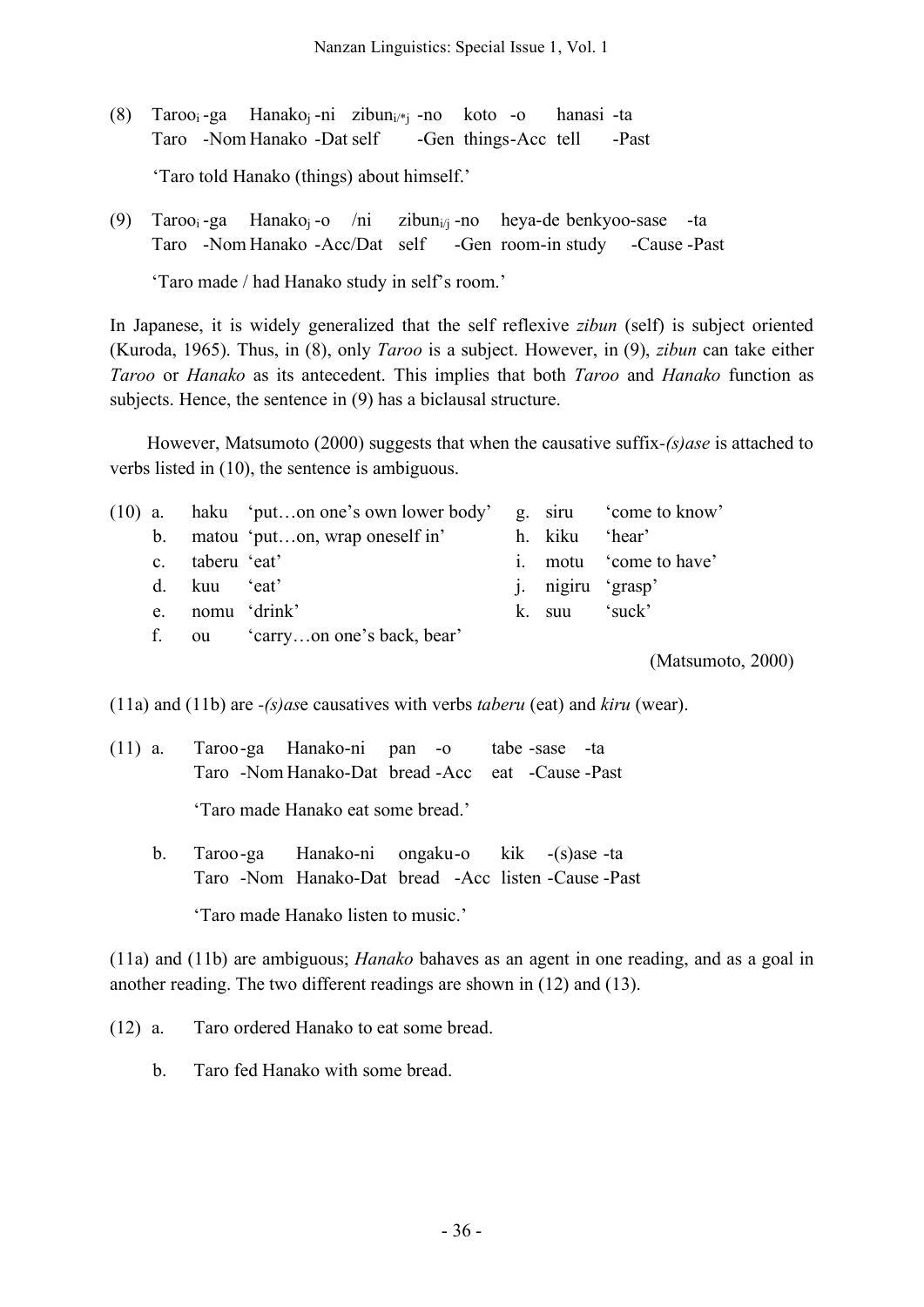(13) a. Taro gave an order to Hanako and Hanako listened to music.

b. Taro played music toward Hanako.

In (12a) and (13a) *Hanako* is interpreted as an agent, but as a goal in (12b) and (13b).

In addition, Matsumoto (2000) suggests that this ambiguity of the sentence disappears when the causee is not capable of the caused or permitted actions by himself or herself. The relevant examples are shown in (14).

| $(14)$ a. |    | Hahaoya -waakatyan-ni kutusita-o hak -(s)ase -ta<br>mother -Topbaby -Dat socks -Acc put-on -Cause -Past |  |                   |
|-----------|----|---------------------------------------------------------------------------------------------------------|--|-------------------|
|           |    | The mother put the socks on the baby's feet.'                                                           |  | (Mastumoto, 2000) |
|           | b. | Hahaoya-wa akatyan-ni miruku-o nom -(s)ase-ta<br>mother -Top baby -Dat milk -Acc drink -Cause -Past     |  |                   |
|           |    | The mother fed the baby with the milk (in a bottle).'                                                   |  | (Ibid.)           |

The interpretation 'the mother ordered and the baby to wear the socks or to drink the milk by himself / herself' is pragmatically unnatural for (14). The only possible readings are the ones indicated by the English translations. In these readings, the causee behaves as a goal. Thus, the sentence has a mono-clausal structure.

The mono-clausality of (14a) is supported by the sentence in (15).

(15) Hanako<sub>i</sub>-ga umaretabakari-no akatyan<sub>i</sub>-ni zibun<sub>i\*/i</sub>-no kutusita -o Hanako -Nom new born -Gen baby -Dat self -Gen socks -Acc hak -(s)ase -ta put on -Cause -Past 'Hanako put self's socks on a new born baby.' (M&H, 2004)

As mentioned before, Japanese self refrexive pronoun, *zibun*, is self oriented. In (15), it cannot take *akatyan* (the baby) as its antecedent. This indicates that only *Hanako* is an agent and (15) is mono-clausal. Matsumoto (2000) named these *-(s)ase* causatives which have a mono-clausal structure "lexical *-(s)ase* causatives."

# **2.3. Support for Matsumoto's (2000) Hypothesis**

Matsumoto's (2000) hypothesis is supported by the acquisition data of a Japanese-speaking child, Akkun studied by Murasugi, Hashimoto and Kato (2003, 2005) (Henceforth M, H & K). They report that lexical *-(s)ase* causatives are acquired earlier than syntactic causatives. The fact that there are two stages in acquiring *-(s)ase* causatives suggests that *-(s)ase* causatives are indeed divided into two; syntactic and lexical causatives.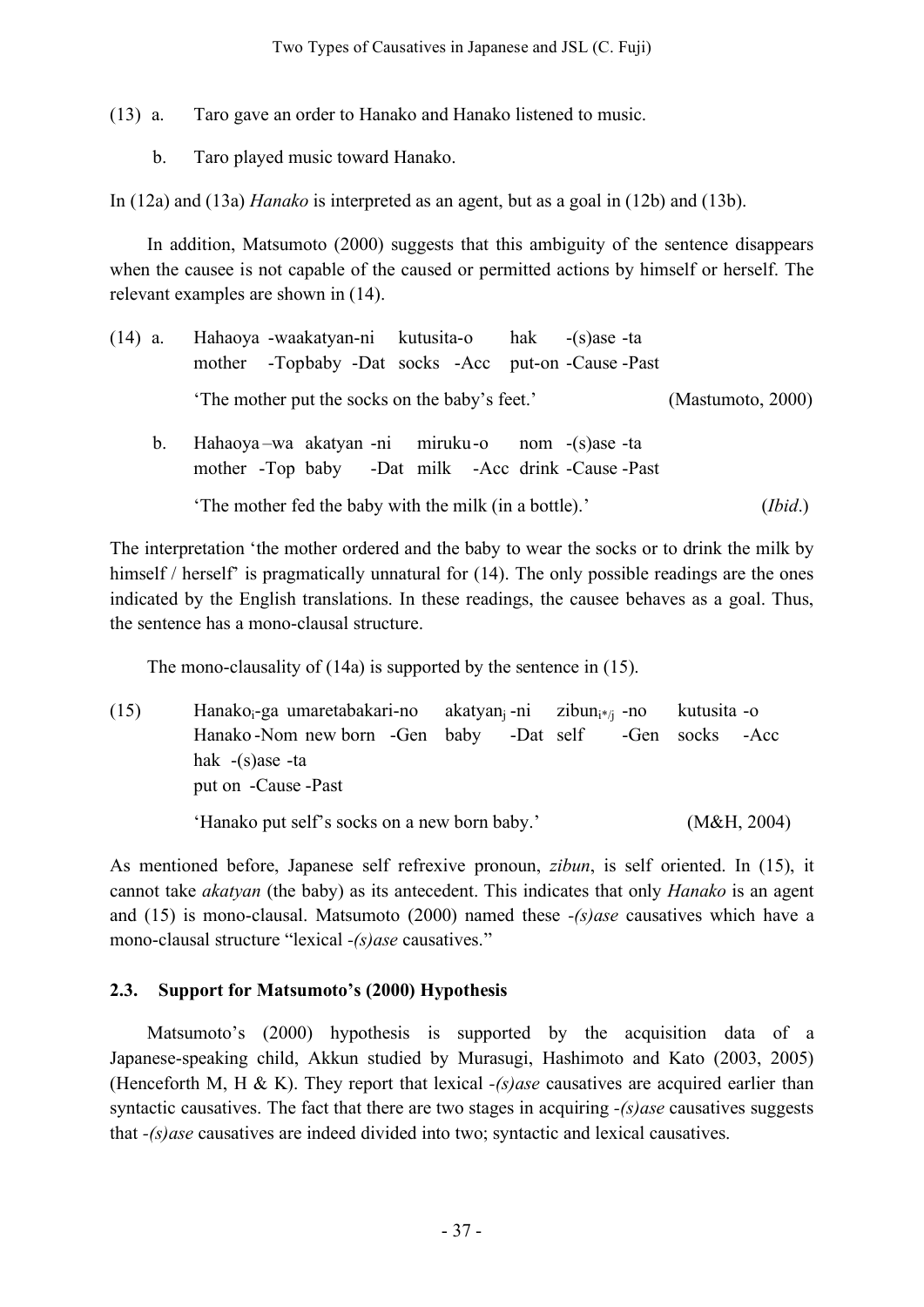Based on Matsumoto's (2000) hypothesis, M & H propose structures of these two types of *-(s)ase* causatives under VP-Shell Hypothesis.



In syntactic causatives, both a causer and a causee behave as agents. Therefore, they are in the spec of vP as shown in (16a). The causative morpheme *-(s)ase* appears in the head of the higher VP.

On the other hand, in lexical causatives, a causee functions as a goal, not an agent. Thus, it appears in the spec of VP, not vP. The head of vP is realized as *-(s)ase* and it assigns an agent role to its spec. Lexical causatives have the same structures, and [+cause] small v is realized with other morphemes such as *-s*, or *-se*.

### **3. Murasugi and Hashimoto (2004)**

M&H provides more detailed analysis of a Japanese-speaking child Akkun, and suggest that there are actually four steps of acquiring morphological *-(s)ase* causatives. In this section, we will overview their v-VP frame analysis on the acquisition of two types of causatives and agentive verbs.

### **3.1. Stage I: The Acquisition of Ditransitives**

According to M&H Akkun produced sentences without overt verbs at around the age of 2. Examples are shown in (17a) and (17b).

(17) a. Motto koe buubu  $\varphi$  (2;1) more this water

'(I will give) more water to this.'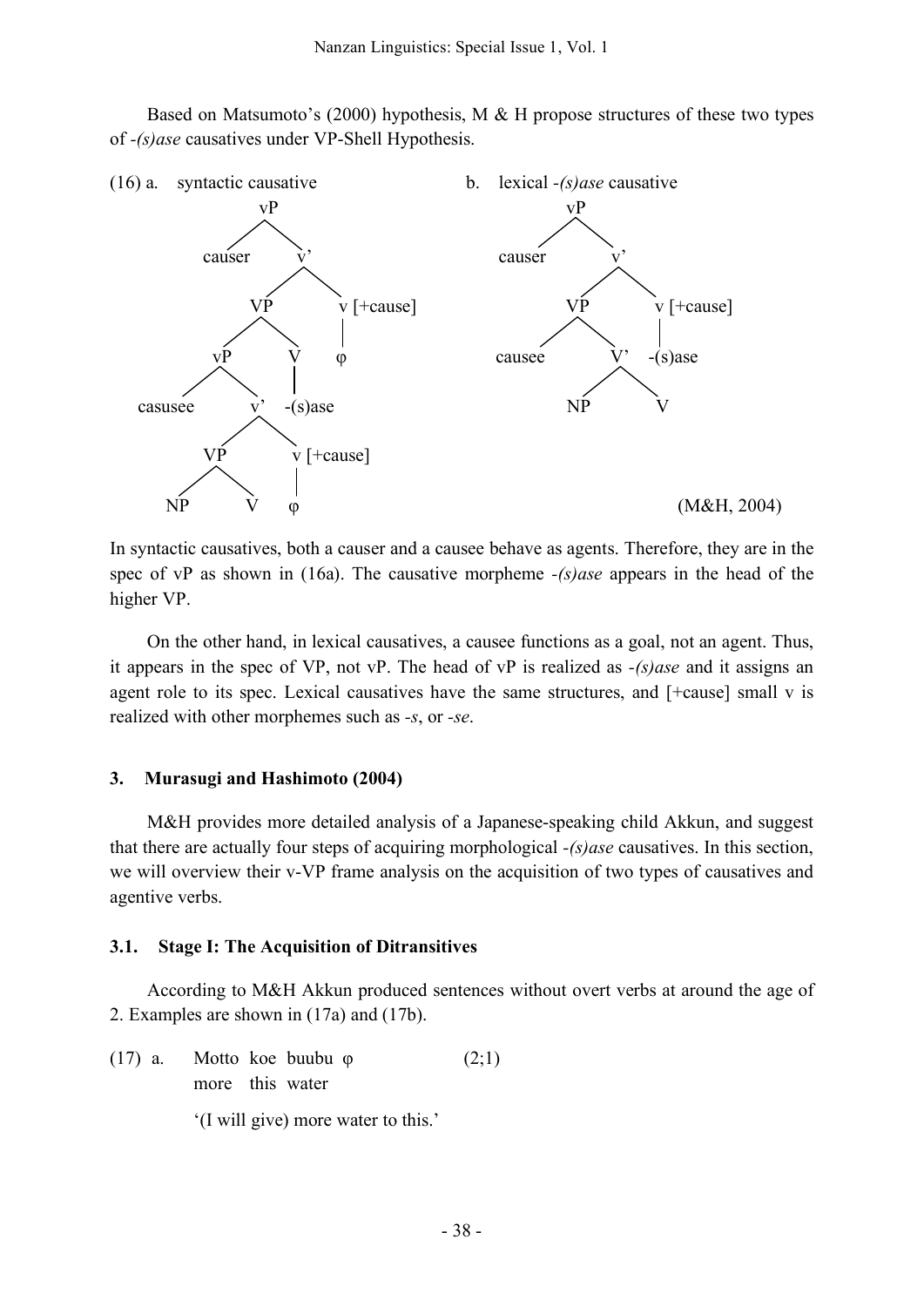|  | This Daddy yes please | b. Koe Papa hai doozyo o               | (2,0) |             |
|--|-----------------------|----------------------------------------|-------|-------------|
|  |                       | 'This one. (I want give it) to Daddy.' |       | (M&H, 2004) |

In (17a), *ageru* (give) is missing. In (17b), Akkun produced *hai doozyo*. *Hai* means 'yes' and *doozyo* means 'please,' but the phrase *hai doozyo* means 'Here you are,' so M&H conjecture that Akkun used this phrase to express the meaning of 'give.' However, this is not a verb. Therefore, a verb is missing in (17b) as well.

After this period, it is reported that Akkun started to place *tiyu/tita/tite* at the end of his utterances. Examples are shown in (18).

| $(18)$ a.      | Mama Akkun hai doozyo tiyu<br>(2;5)<br>yes please do<br>Mommy          |             |
|----------------|------------------------------------------------------------------------|-------------|
|                | 'Akkun (/I) will give it to Mommy.'                                    |             |
| b.             | Koko maamoi maamoi tiyu<br>(2,9)<br>circular circular do<br>here       |             |
|                | '(Please) draw a circle here.'                                         |             |
| $\mathbf{c}$ . | Kotyan koe Akkun hai doozyo tita<br>(2;7)<br>this<br>yes please<br>did |             |
|                | 'Kotyan gave this to Akkun (/me).'                                     | (M&H, 2004) |

M & H suppose that Akkun used *tiyu/tita/tite* instead of a ditransitive verb to express the agentivity since the adult usage *suru* (do) can assign the agent role. They also argue that *tiyu/tita/tite* correspond to v because according to Chomsky (1995), v assigns an agent role. The structure proposed by M  $\&$  H to the sentence in (18a) is illustrated in (19).



 <sup>1</sup> *Tiyu/tita/tite* are *suru/sita/site* in adult speech, and they correspond in meaning to 'do/did/doing' in English. (M&H 2004; 4)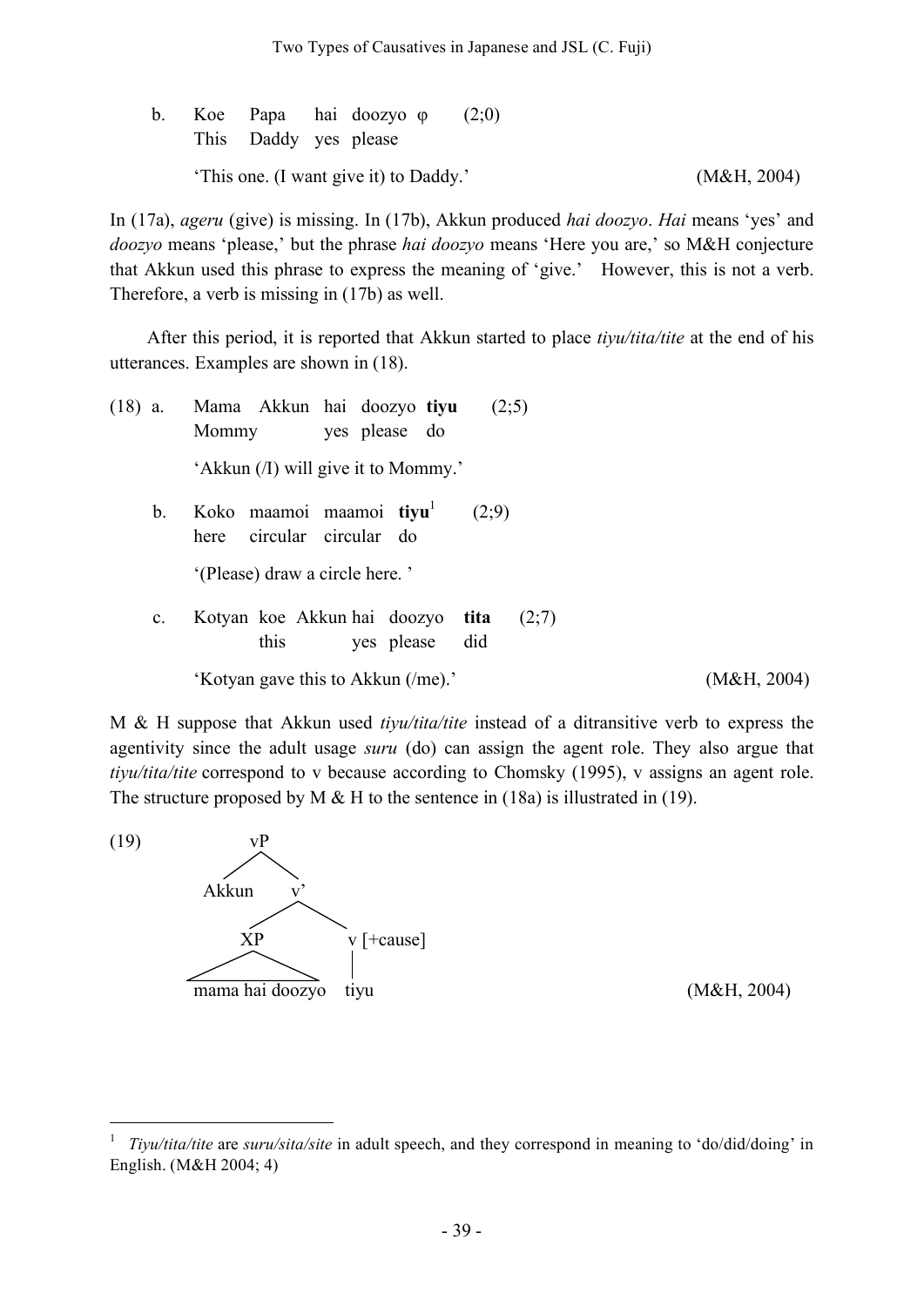Since *hai doozyo* is not a verb, the complement of the vP is indicated as XP. If this hypothesis is on the right track, a child has already acquired v in this stage and realize it as *tiyu/tita/tite* phonetically.

# **3.2. Stage II: The Acquisition of the Lexical Items for Ditransitives**

M&H report that while Akkun used verbs in the same way as an adult would, he also produced some interesting "errors". Sentences in (20) are examples of correct usage of verbs.

- (20) a. dango -ga uta pakan tite, dango -ga **atta** (2;9) dumpling -Nom lid *onomatopoeia* doing dumpling -Nom there-be 'There was a dumpling (when I) opened the lid of the dumpling (box).' b. Mama tyotto **ageyu** (2;7)
	- Mommy a little give 'Mommy, (I will) give you a little bit.' (M&H, 2004)

In (20a) an unaccusative verb is correctly used, and in (20b) a ditransitive verb is used correctly. However, it is reported that Akkun often used unaccusative verbs for transitive or ditransitive verbs. Relevant examples are shown in  $(21)^2$ 

- (21) a. Koe ziityan ni *miyu* (2;9) this Grandfather to see 'I show this to Grandfather.' b. Kore, *ai* -toku kara saa (4;5)
	- this open (unaccusative) -keep as Int. '(I will) open this and keep it open.'
	- c. *Todok*-ok-ka, ano hito ni *todok*-(y)oo *todok*-(y)oo (4;8) arrive -let's that person to arrive-let's arrive-let's

'Let's send (it). Let's send (it) to that person.'

In (21a), although a ditransitive verb, *miseru* (show), must be used in this context, Akkun produced an unaccusative verb, *miyu*<sup>3</sup> (see), "by mistake." The same "error" can be seen in (21b). Akkun used the unaccusative verb, *aku* (be open), instead of a transitive verb, *akeru* (open). In (21c), a transitive from, *todokeru* (deliver something) should be used in the adult usage, but Akkun used an unaccusaive verb, *todoku* (be deliverd) instead.

 <sup>2</sup> The italicise letters indicates that they are used in <sup>a</sup> different way from adult usage.

<sup>3</sup> *Miyu* is *miru* in adult usage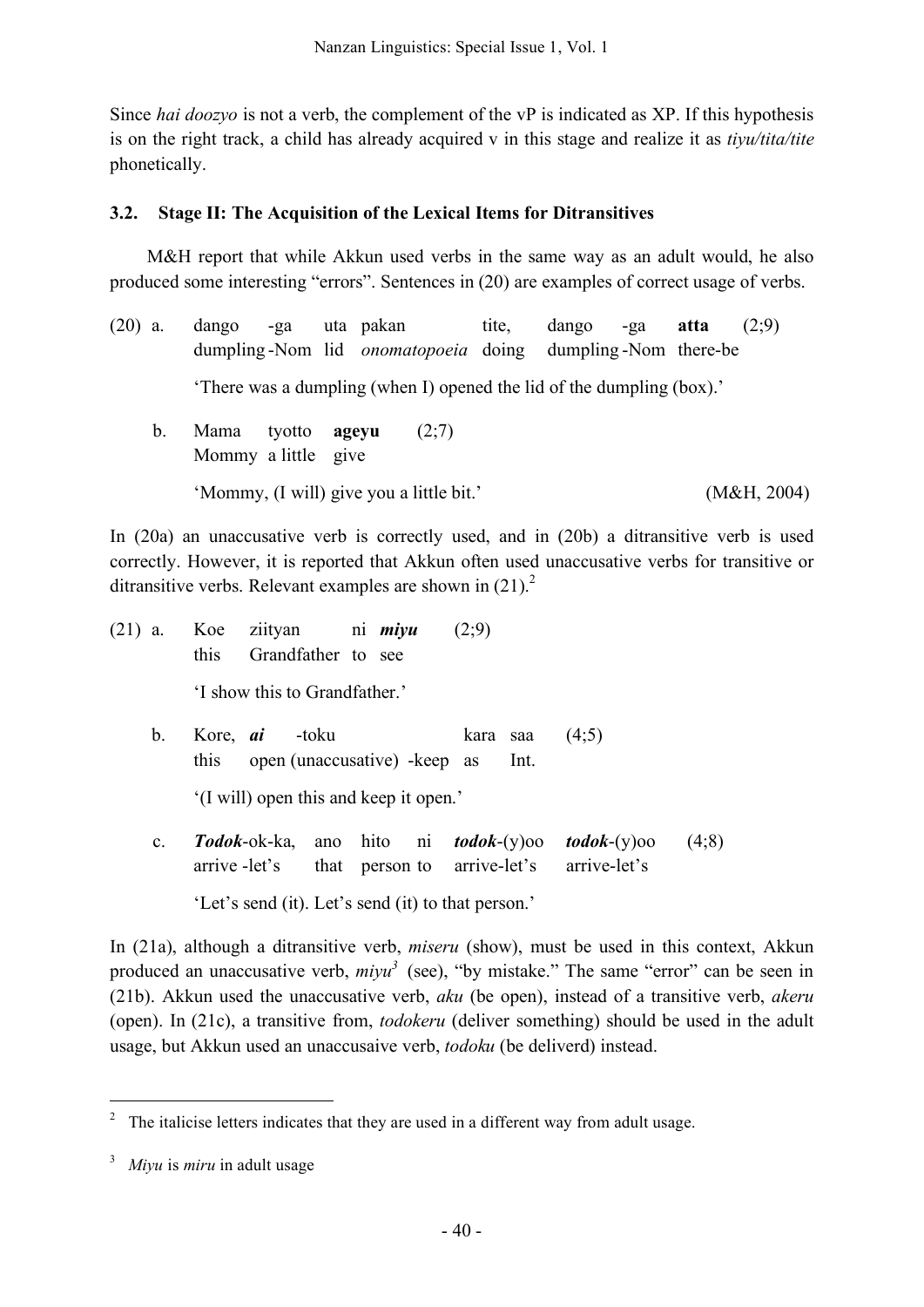M&H hypothesize that Akkun produced these errors because he assumed [±cause] v to be zero.

The sentences in (22) are verb pairs of unaccusative and transitive in adult grammar.

(22) a. Hanako -ga hon -o Taroo-ni todok-e -ru (transitive) -Nom book-Acc -Dat deliver -pres.

'Hanako delivers a book to Taroo.'

b. Hon -ga Taroo-ni todok-∅ -(r)u (unaccusative) book-Nom -Dat be delivered-pres.

'A book is delivered to Taroo.' (M&H, 2004)

Sentences in (22) have structures in (23a) and (23b) respectively.



In (23a) which includes the transitive verb, [+cause] v is realized as *-e* but in (23b) which includes the unaccusative verb, [-cause] v is not realized phonetically.

Now, let us consider the sentence in (21a). The sentence in (24) is the "correct from" of (21a).

(24) Kore ziityan ni miseru this Grandfather to show

'I show this to Grandfather.'

In (24), a ditransitive verb, *miseru* (show) is used in the adult grammar. The structure of (24) is supposed to be the one in (25).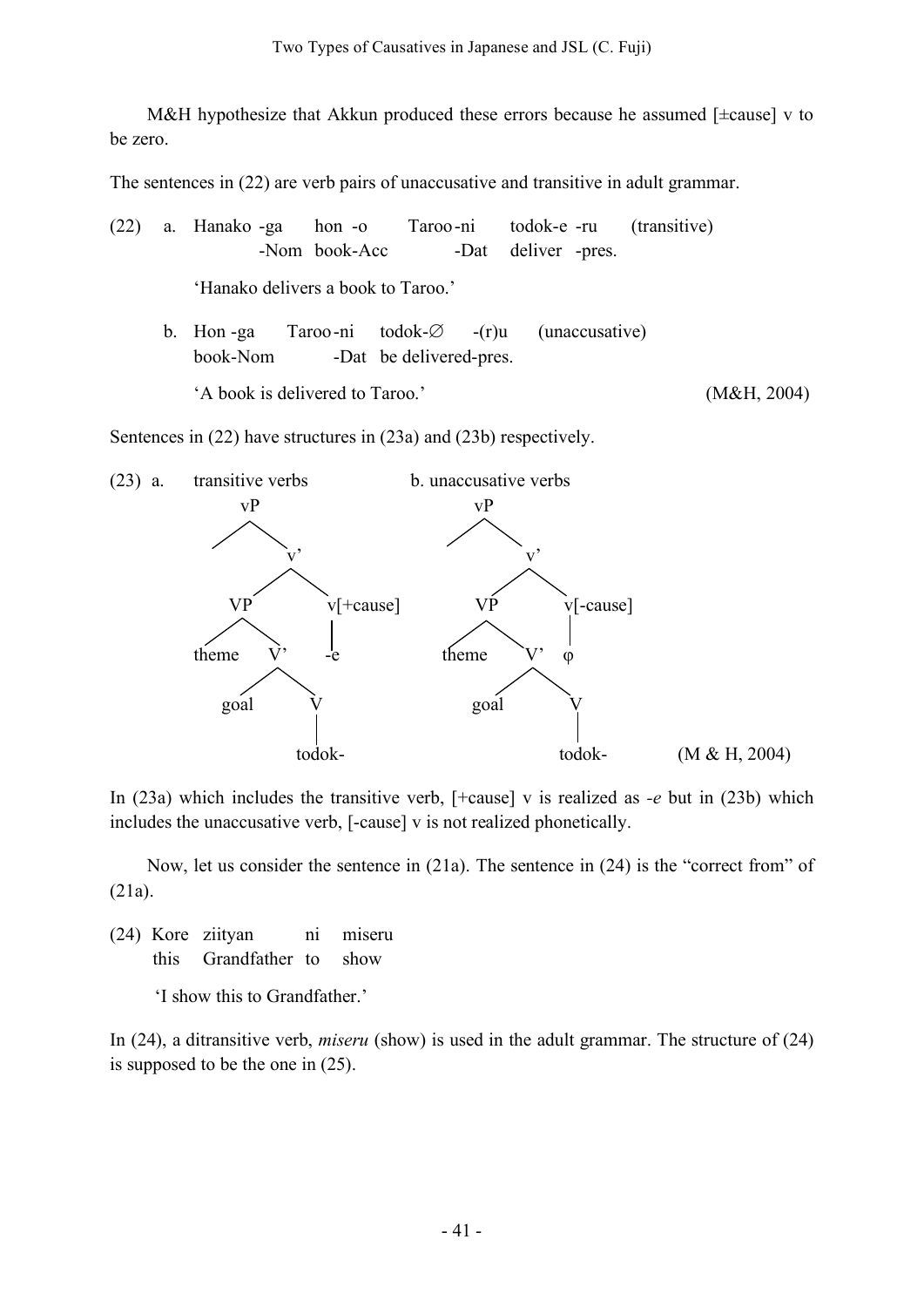

However, if Akkun hypothesized that [±cause] v was zero, the structure which Akkun had in his mind is the one in (26).



In (26), v is not realized phonetically. Thus, Akkun intended to produce the ditransitive verb, *miseru*, but he produced the unaccusative verb *miyu*. It is reported that Akkun often used unaccusatives for (di)transitives, but never vice versa, and this type of errors continued for two years.

## **3.3. Stage III: The Acquisition of the Lexical** *-(s)ase* **Causatives**

Akkun produced causative sentences without causative suffix *-(s)ase* like in (27) (M&H, 2004).

| (27) | Mama Akkun<br>Mommy | <i>non -de</i> $(2,8)$<br>drink-Request |             |
|------|---------------------|-----------------------------------------|-------------|
|      |                     | 'Mommy, please feed me (with milk).'    | (M&H, 2004) |

M&H mention that Akkun intended to convey the causative meaning with (27). Then, the adult grammar should be the causative form *nomasete*. However, Akkun omitted *-(s)ase* and produced *nonde*. Therefore, he intended to say 'Mommy, please feed me,' but the meaning of what actually he said is 'Mommy, drink Akkun.'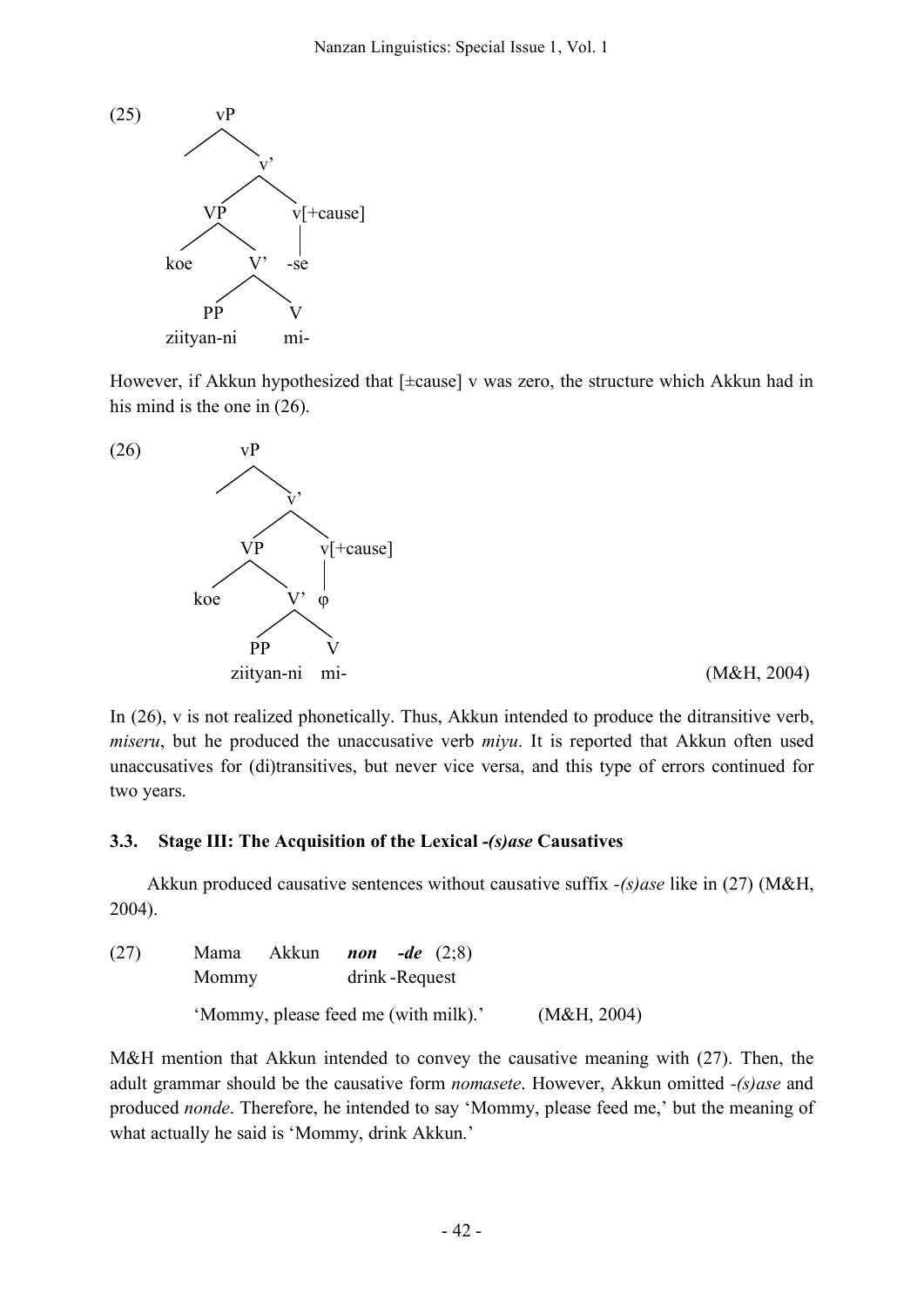Sentences with the causative suffix, *-(s)ase*, are observed at around the age of 3;5. An example is shown in (28).

(28) Akkun -ni **tabe -sase**-tee (3;6) -Dat eat -sase –Request 'Please feed Akkun (/me) (with food).' (M&H, 2004)

The causative in (28) can be considered to be a lexical *-(s)ase* causative. If (28) is the syntactic causative, the meaning of the sentence should have been something like 'You will permit me to eat some food, please', but (28) does not have this meaning. Instead, the meaning of (28) is 'You feed some food to me,' and with this interpretation, the word *Akkun* behaves as a goal. Therefore, (28) is the lexical -(s)ase causative.

# **3.4. Stage IV: The Acquisition of Syntactic Causatives**

Syntactic causatives were observed at around the age of 5 (M&H, 2004). An example is shown in (29).

(29) Obaatyan-no toko -de tabemas -u Att, iiru dake nom -(s)ase -te Grandma-Gen place-at eat -Pres Int beer only drink -let -Req. kudasai (5;3) please '(I will) eat (a dinner) at Grandma's room. Eh, only beer, allow me to drink beer, please.' (M&H, 2004)

In (29), Akkun does not ask his mother to feed him, but asks her to let him drink beer. Thus, although the causee, *Akkun* is not overtly produced, it is agentive. Hence, causative in (29) is considered to be a syntactic causative.

# **3.5. v-VP frame analysis**

Why did Akkun produced causatives without the causative suffix, and why were lexical causatives acquired earlier than syntactic causative? M&Hs v-VP frame analysis gives an elegant explanation for these two puzzles, too. They hypothesize that syntactic causatives have the structure in (16a) while lexical causatives have the structure in (16b). (16a) and (16b) are repeated in (30a) and (30b) respectively.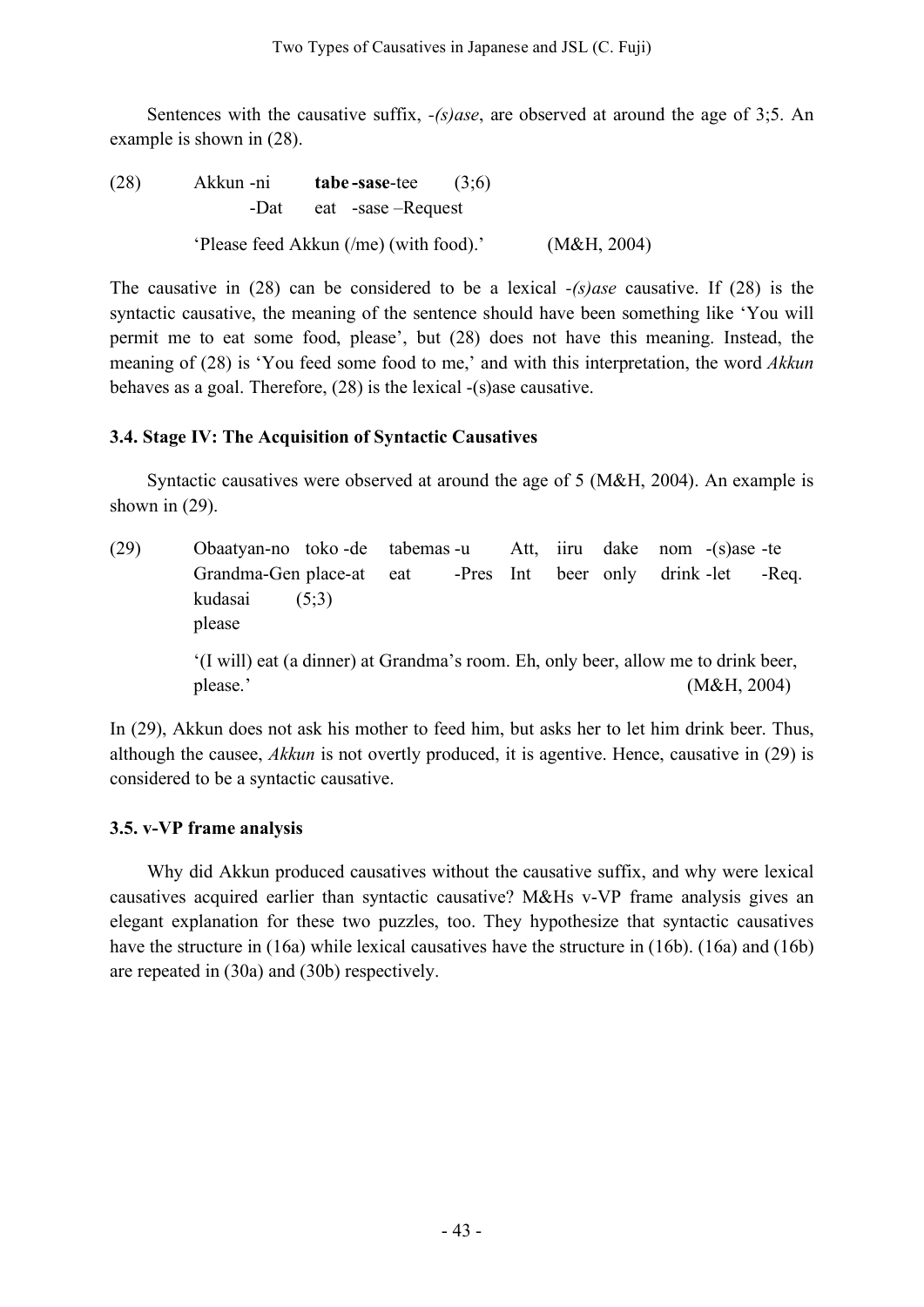

Recall here the "errors" of unaccusative and transitive pairs in (21). These "errors" and the causative sentences without *-(s)ase* were observed in the same period. Therefore, M&H hypothesize that Akkun produced the sentence such as in (27) because he thought *-(s)ase* appears in the head of vP but v is not realized phonetically. When he started to produce transitive and ditransitive verbs and lexical *-(s)ase* causatives correctly, he started to realize v as an overt lexical item. However, since *-(s)ase* appears in the head of VP, syntactic causatives were acquired later.

As a whole, M& H (2004) explain three interesting acquisition phenomena in uniform way by employing the v-VP frame. Their argument is that Akkun hypothesized that v was zero at one point. Therefore, he produced "errors" of unaccusative and transitive pairs and causatives without the causative suffix *-(s)ase*. Lexical *-(s)ase* causatives were acquired earlier than syntactic causatives. This is because the causative suffix *-(s)ase* appears in the head of vP in lexical *-(s)ase* causatives but it appears in the head of VP in syntactic causatives. Proposing this analysis, M&H present supportive evidence for v-VP frame structure.

#### **4. Evidence for Murasugi and Hashimoto (2004) from CHILDES: Sumihare's data**

In the previous section, we overview M&H's v-VP frame analysis on the acquisition of complex predicates. In this section, we will present some additional evidence for their analysis. We will show that Sumihare goes through exactly the same stages as Akkun.

### **4.1. Stage I: The Acquisition of Ditransitives**

In the first stage, as is the case of Akkun, Sumihare produced sentences without overt verbs. Examples are shown in (31).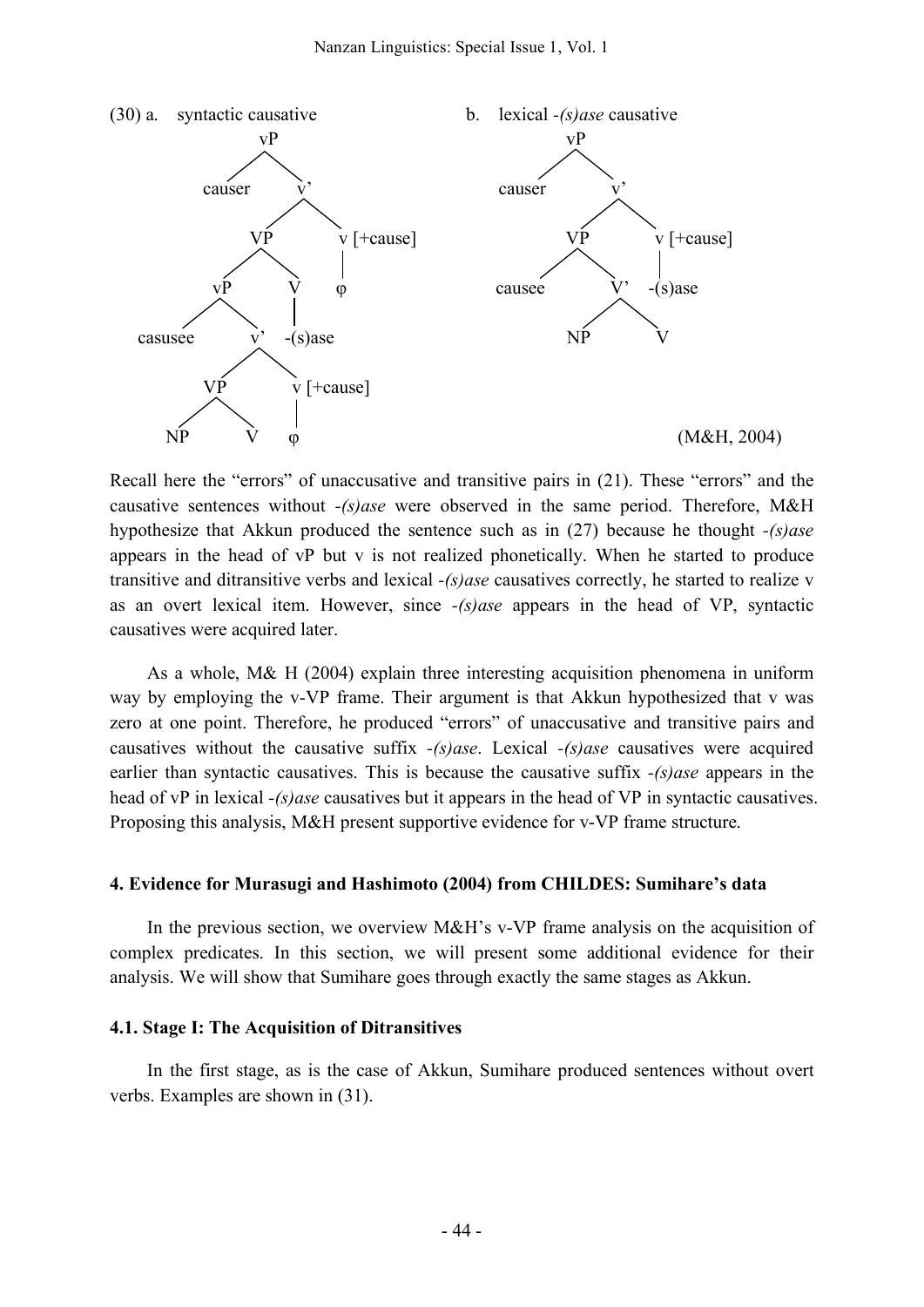(31) a. Ta- ta- φ (1;7) socks

'Please put my socks on me.'

b. Kaatyan hai φ (1;9) Mommy yes 'Mommy (I) will give you.'

c. Mother (=M): Sumihare-tyan jorijori si -ta ne cut (onomatopoeia) do-Past Int.

'Sumihare, I cut your hair.' Sumihare  $(=S)$ : Jorijori  $\varphi$  (1;7) cut (onomatopoeia) '(You) cut (my) hair.'

In (31a), the causative form of *haku* (put on), that is, *hakasete* is missing. In (31b), though the subject is dropped, an indirect object *kaatyan* (mommy) is pronounced. Thus, it can be conjectured that a ditransitive verb, *ageru* (give), is missing. In (31c), even after his mother produced a verb, *suru* (do), he did not produce it.

After this period, Sumihare started to put *tiyu/tita/tite* at the end of sentences just as Akkun did. In Sumihare's utterances, *tiyu/tita/tite* is *tyuru/sita/site*. Relevant examples are given in (32).

(32) a. Taabi pai **si-ta** (1;11) tabi throw (onomatopoeia) do-Past

'I took off (a pair of) tabi.'

- b. Totyan, ojityan-ga dondon **si-ta** yo (1;11) Daddy a man -Nom beat (onomatopoeia) do-Past Int 'Daddy, a man beat a wall.'
- c. Kaatyan ombu **tyuru** yo (2;0) Mommy piggyback do Int

'Mommy, (I will) give you a piggyback.'

d. Kaminari-tyan gorogoro **tyuru** yo (2;1) thunder thundering (onomatopoeia)do Int. 'It is thundering.'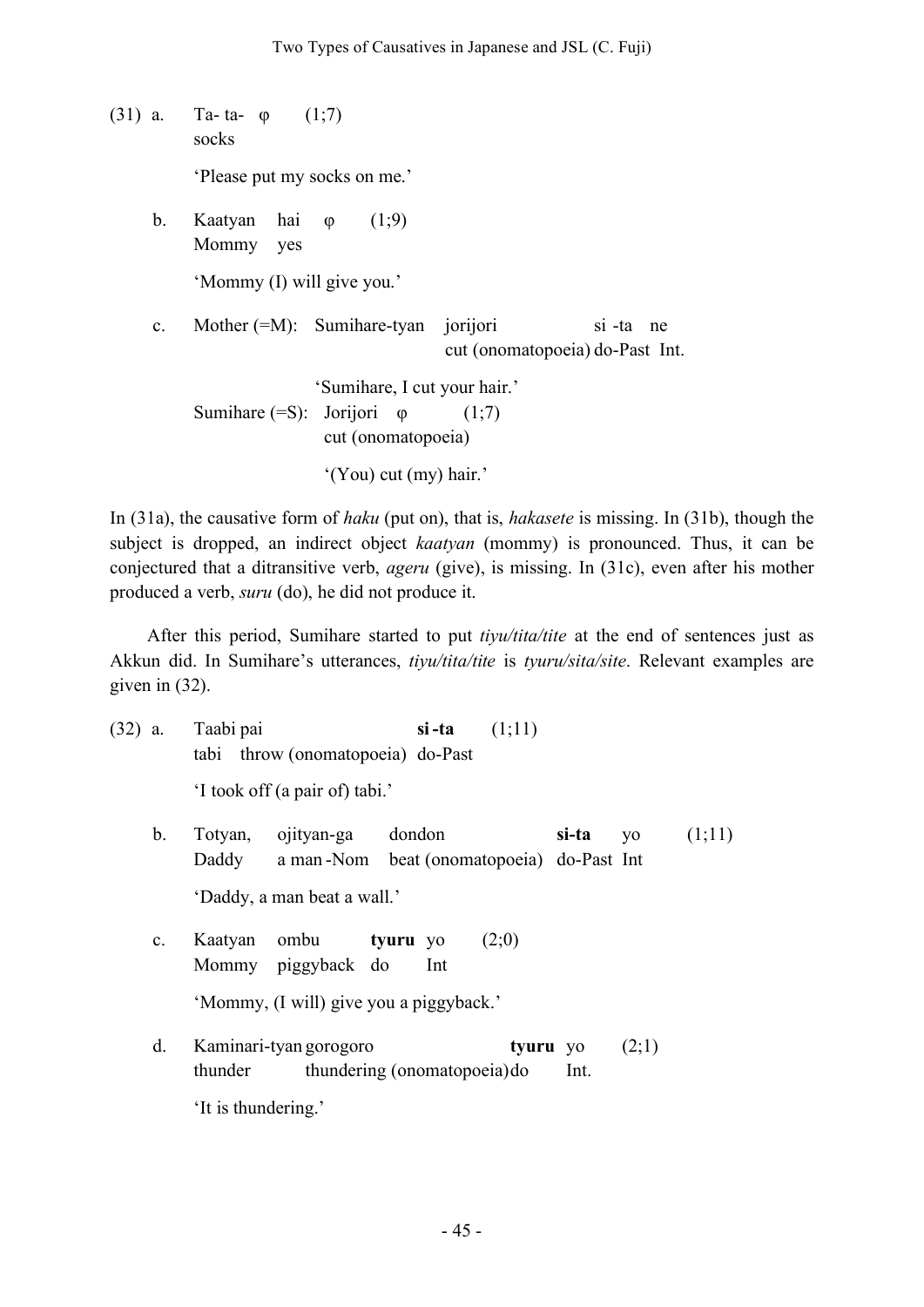In (32a) and (32b), *sita* (did) is attached to the end of the sentences, and in (32c) and (32d), *tyuru* (d0) is attached to the end of the sentences.

# **4.2. Stage II: The Acquisition of the Lexical Items for Ditransitives**

In the second stage, while using verbs correctly, Sumihare also made some errors of unaccusative and transitive pairs. In (33a) and (33b), unaccusative and transitive verbs are used correctly. A ditransitive verb is also used correctly in (33c).

- (33) a. Ototyan syuppoppo **too -tta** ne (1;11) Daddy train pass -Past Int. 'Daddy, a train passed.'
	- b. Pantyu hitori **hai -ta** (2;0) underpants alone wear-Past 'I wore (my) underpants by myself.'
	- c. Mama tyotto **ageyu** (2;7) Mommy a little give

'Mommy, (I will) give you a little bit.' (M&H, 2004)

However, at the same time, he used unaccusatives for transitives "by mistake" as shown in (34).

(34) a. Baatyan *ai* -te (2;0) Grandmother be opened -Request Intended meaning: '(Please) open the door, grandmother.' Literal meaning: '(Please) be open, grandmother.' b. Koko oite *tyameru* (2;1) here put get cold Intended meaning: 'I put (a cup of tea) here and make it cold.' Literal meaning: 'I put (a cup of tea) here and it gets cold.' c. Kaatyan taitai *agat* -te Boku -no *agat* -te Mommy a carp streamer go up-Request I -Gen go up-Request *Agat* -te ya (2;2) go up -Request Int Intended meaning: 'Mommy, please make my carp streamer go up higher. Make it higher. Higher.' Literal meaning: 'Mommy, please go up my carp streamer. Go up mine. Go up.'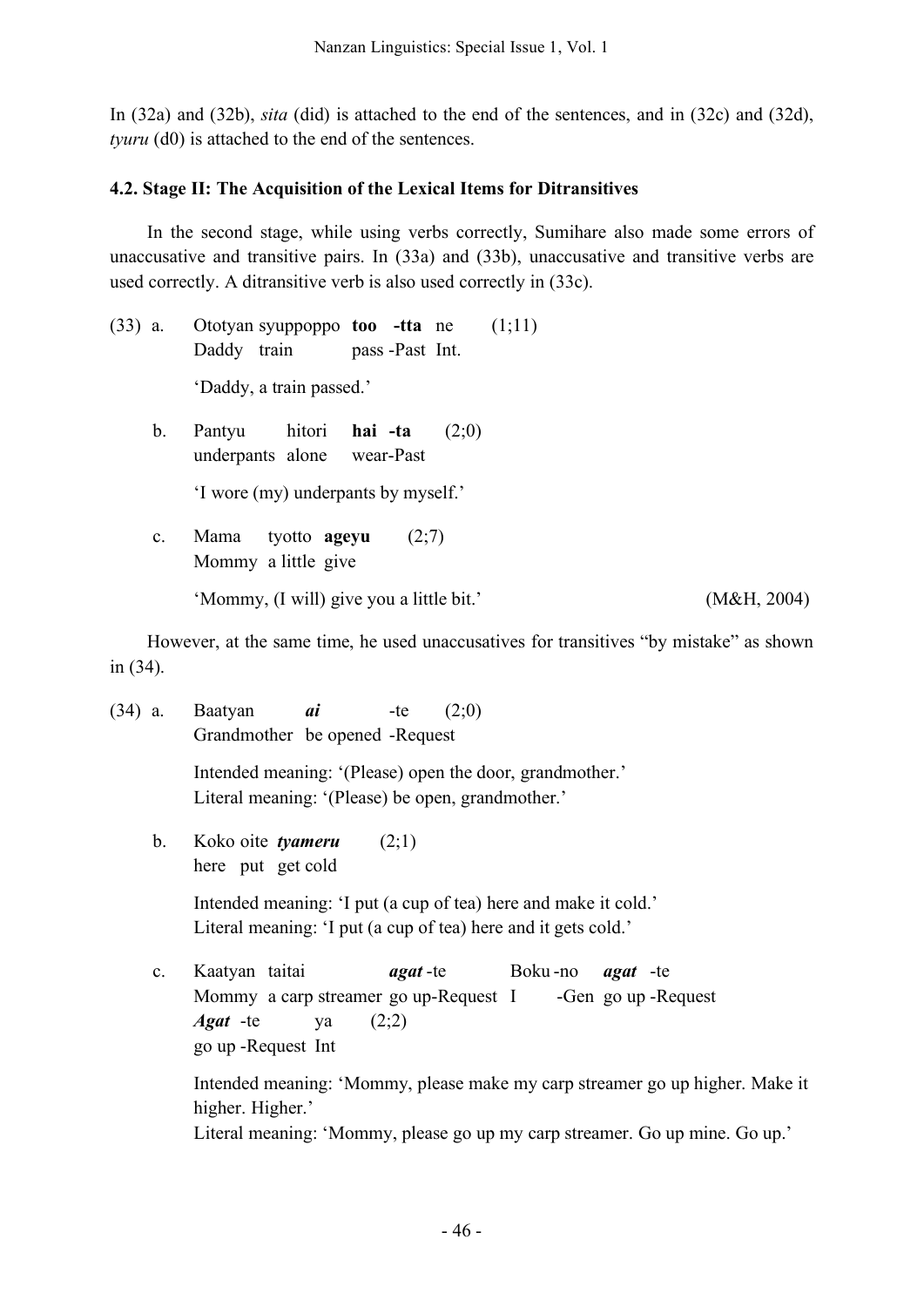d. Empetyu *noi*-te timbun *noi*-te (2;2) a pencil be away newspaper be away Intended meaning: '(Please) get a pencil away. (Please) get newspaper away.' Literal meaning: '(Please) be away a pencil. (Please) be away newspaper.'

In (34a), adult usage should be a transitive verb, *akeru*, but Sumihare used an unaccusative verb *aku*. In (34b), in adult usage, a transitive verb *samasu* should be used, but he used an unaccusative verb *tyrameru*<sup>4</sup>. The same type of "errors" are observed in (34c) and (34d). In (34c), a transitive verb *ageru* should be used, but he used an accusative verb *agaru*. In (34d), Sumihare also used an unaccusative verb *noku* instead of a transitive verb *nokeru*. Thus, not only Akkun but also Sumihare used unaccusatives for transitives.

More interestingly, Sumihare used transitives for unaccusatives. The related examples are shown in (35).

(35) a. *Nui*-ta koko (2;1) pull-PAST here

> Intended meaning: '(This) is out from here.' Literal meaning: 'I pulled (this) here.'

b. Koko kara hi -ga *dasun* ze (2;6) here from sun-Nom take out Int. Intended meaning: 'The sun rises from here.' Literal meaning: 'The sun takes out from here.'

In (35a), adult usage should be an uccusative verb, *nuketa*, but Sumihare used a transitive verb *nuku*. In (35b), he used a transitive verb *dasu* instead of an unaccusative verb *deru*.

Note here that these "errors" were not observed in M&H. The "errors" that Akkun produced were always one way, unaccusatives for (di)transitives. It may appear that (35a) and (35b) contradict their argument. However, these "errors" are in fact compatible with it.

(36a) and (36b) are verb pairs of transitive and unaccusative in adult grammar, and structures of them are illustrated in (37a) and (37b) respectively.

(36) a. Taroo-ga Hanako-o syasin -ni utu-s-(r)u (transitive) -Nom -Acc picture -in copy-Pres.

'Taro takes a picture of Hanako.'

 <sup>4</sup> *Tymeru* is child speech of *sameru*.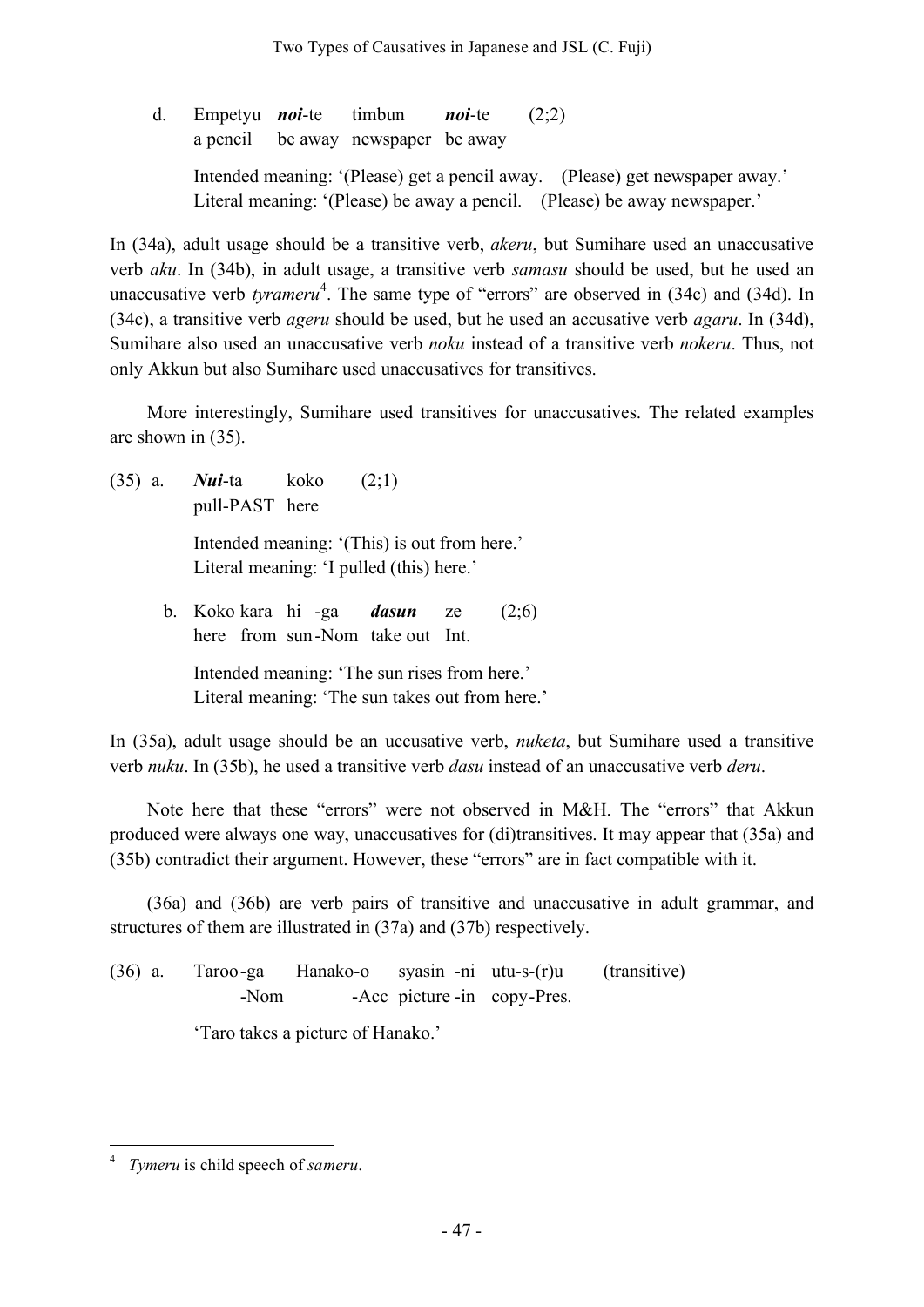b. Hanako-ga syasin-ni utu-r -(r)u. (unaccusative) -Nom picture-in be copied -Pres.

'Hanako appears in a picture.' (M&H 2004)



However, if  $[\pm \text{ cause}]$  v is asuumed to be zero, the structures that a child seems to have in mind to the sentences in (36a) and (36b) are those shown in (38a) and (38b).



Since both [+cause] v and [-cause] v are not realized phonetically, a child does not distinguish (38a) from (38b). However, since s/he never hears the verb without morphemes *-s* or *-r*, s/he probably put those morphemes to V randamly. Then, the possibility that a morpheme, *-s*, or *-r* is produced "by mistake" should be the same. Therefore, errors of unaccusative and transitive pairs cannot always be one way. If the errors of using transitives for unaccusatives are never produced, it suggests that a child does not hypothesize that [-cause] v is zero.

Hence, not only "errors" in  $(34)$ , but also those in  $(35)$  indicate that Sumihare's [ $\pm$ cause] v is also hypothesized to be zero at that stage. Although M&H's argument is on the basis of Akkun's errors of using unaccusatives for transitives, the fact that Sumihare showed both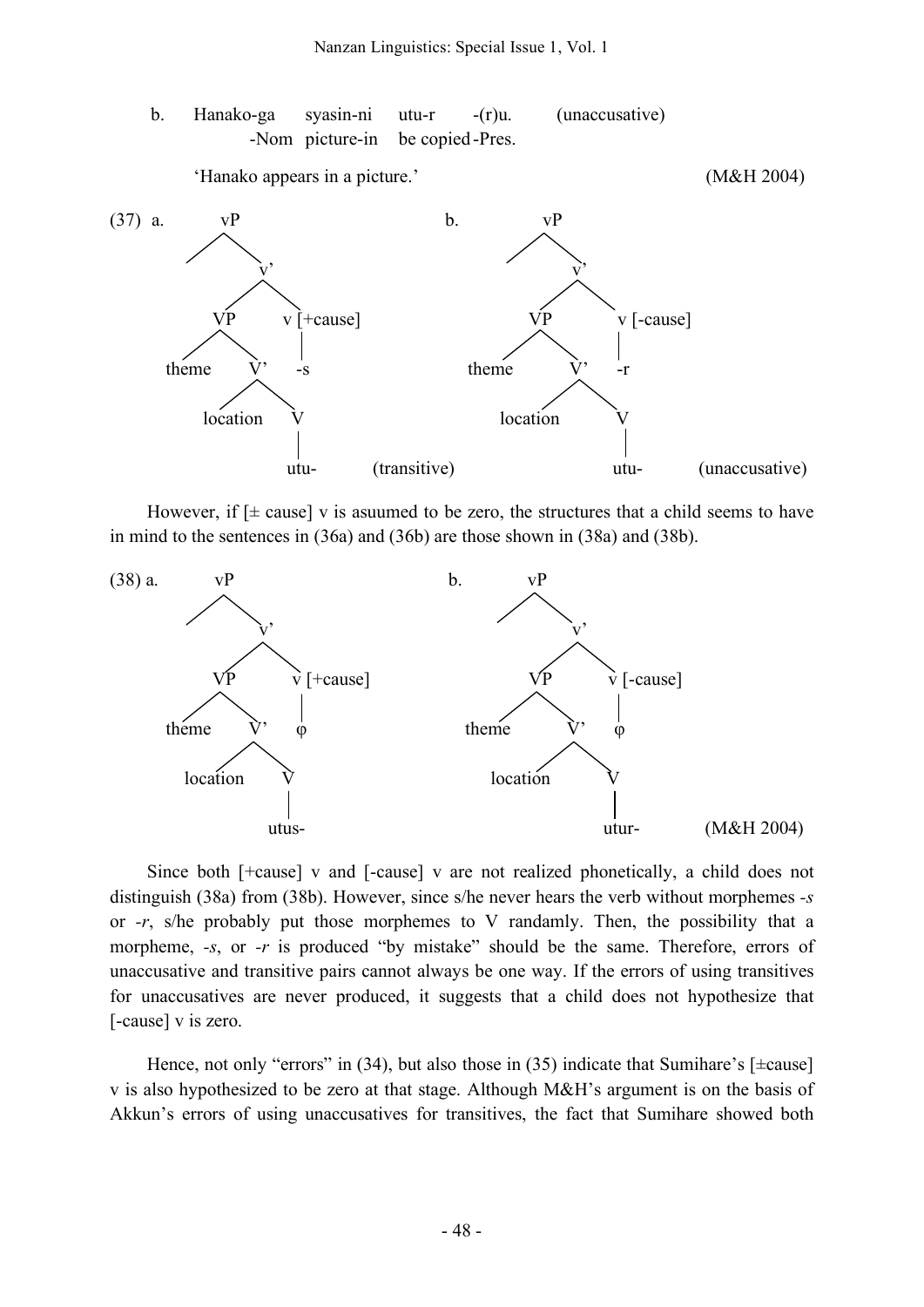"errors," using unaccusatives for transitives and using transitives for unaccusatives, gives stronger evidence for their argument.

# **4.3. Stage III: The Acquisition of the Lexical** *-(s)ase* **causatives**

In the third stage, as in the case of Akkun, causatives without suffix *-(s)ase* were observed in Sumihare's speech. This example is shown in (39).

(39) Kutyu *hai* **-**te (2;1) a pair of shoes put on -Request Intended meaning: '(Please) put the pair of shoes on me.' Literal meaning: '(Please) wear the pair of shoes.'

In the context of (39), the causative form *hakasete* should be used, but Sumihare used *haite*, an unaccusative form. We believe, thus, (39) presents additional evidence that a child hypothesizes that the suffix *-(s)ase* appears in the head of vP, but s/he omits it since [±cause] v is assumed to be zero in this stage.

Sumihare produced lexical causatives at about the age of 3. Examples are shown in (40).

| $(40)$ a. |         | Okaatyan hak -asi -te $(3,0)$<br>Mommy put on -Cause -Request |      |  |                            |         |       |
|-----------|---------|---------------------------------------------------------------|------|--|----------------------------|---------|-------|
|           |         | 'Mommy (please) put (a pair of shoes) on me.'                 |      |  |                            |         |       |
|           | $b_{-}$ | Okaachan kore terukityan-ga sina-si<br>Mommy                  | this |  | -Nom die -Cause -Past Int. | -tan yo | (3,4) |

'Mommy, Terukityan made this die.'

In (40a) and (40b), causatives were correctly produced. In (40a), though an indirect object is not present, Sumihare ordered his mother to put a pair of shoes directly on him. Thus, in this case, it seems that the indirect object *Sumihare* functions as a goal but not as an agent. That means (40a) is mono-clausal. In (40b), *kore* (this) referred a fly in the actual situation. It is not natural to think that the causee, a fly, died because it wanted to do so. Thus, it is not an agent, and (40b) also has a mono-clausal structure. Since Sumihare spoke one of Kansai directs, he uttered *hakasite* and *sinasita* instead of *hakasete* and *sinaseta*. However, with this utterances it is not clear whether the causative suffix *-(s)ase* is attached or the lexical causative suffix *-as* is attached. Therefore, (40a) and (40b) might be lexical *-(s)ase* causatives but might be not. However, it is clear that Sumihare acquired lexical causatives in this stage.

# **4.4. Stage IV: The Acquisition of the Syntactic Causatives**

As in the case of Akkun, syntactic causatives like the sentence in (41) were observed relatively late.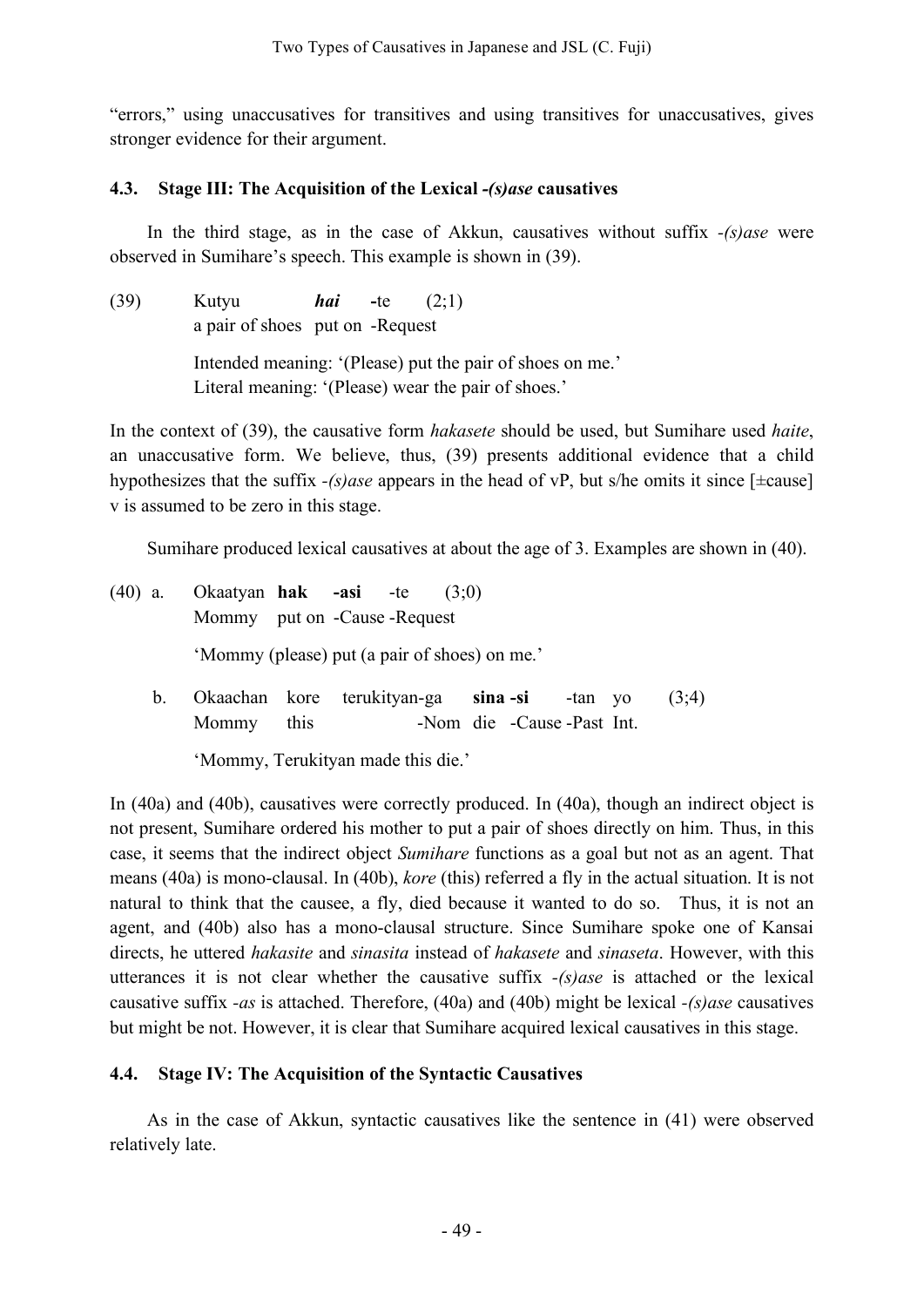(41) Mou gohan tabe -sasen yo (4;9) more dish eat -Cause Int.

'(I) won't let you eat dinner any more.'

Sumihare said this sentence to his father. Therefore, the agent of the action, *taberu* (eat), is his father. That indicates that (41) has two agents. Thus, we regard (41) as a syntactic causative.

### **4.5. Discussion**

In this section, we examined the acquisition data of a different Japanese-speaking child, Sumihare. By comparing his data with Akkun's data by M, H & K and M&H, we found out that their acquisition pattern is significantly similar. The order of acquisition stages was the same, and even the "errors" that they produced were the same type.

Though only Sumihare, not Akkun produced "errors" of using unaccusatives for transitives, this is not surprising under M&H's argument. The "errors" rather provide strong evidence for their argument. Therefore, their analysis is applicable not only to Akkun but also to Sumihare. Actually Sumihare's data was collected in 1960s. On the other hand, Akkun's was collected in 2000s. Since the two children brought up in the different era and the different place showed the same acquisition pattern, it is quite plausible to suppose that other Japanese-speaking children acquire verbs and causatives in the same way. Therefore, we believe that the analysis proposed by M&H is convincing.

## **5. Another evidence for M&H (2004) from an experimental study**

In this section, we will discuss an experimental study which was conducted to show that M&H's analysis is also supported from an experimental study. While the longitudinal study aims to look at Sumihare's production of complex predicates, the experimental study aims to look at the children's comprehension of causative sentences.

## **5.1. Subject**

Thirty-nine monolingual Japanese-speaking children ages from 2;10 to 6;6 participated in the study. They are all from Shinsei nursery school $<sup>5</sup>$ . These children are divided into four</sup> groups according to the classes they actually belong to. Group 1 consists of 6 children whose ages range from 2;10 to 3;6. Group 2 has 11 children whose ages range from 3; 11 to 4;7. Group 3 has 11 children whose ages range from 4;8 to 5;7. Group 4 has 11 children whose ages range from 5; 10 to 6; 6. All the children showed no signs of neurological developmental difficulties, and no socio-emotional behavioural problems.

 <sup>5</sup> We would like to thank the people, adults and children, in Shinsei Nursery School for letting us hold the experiment.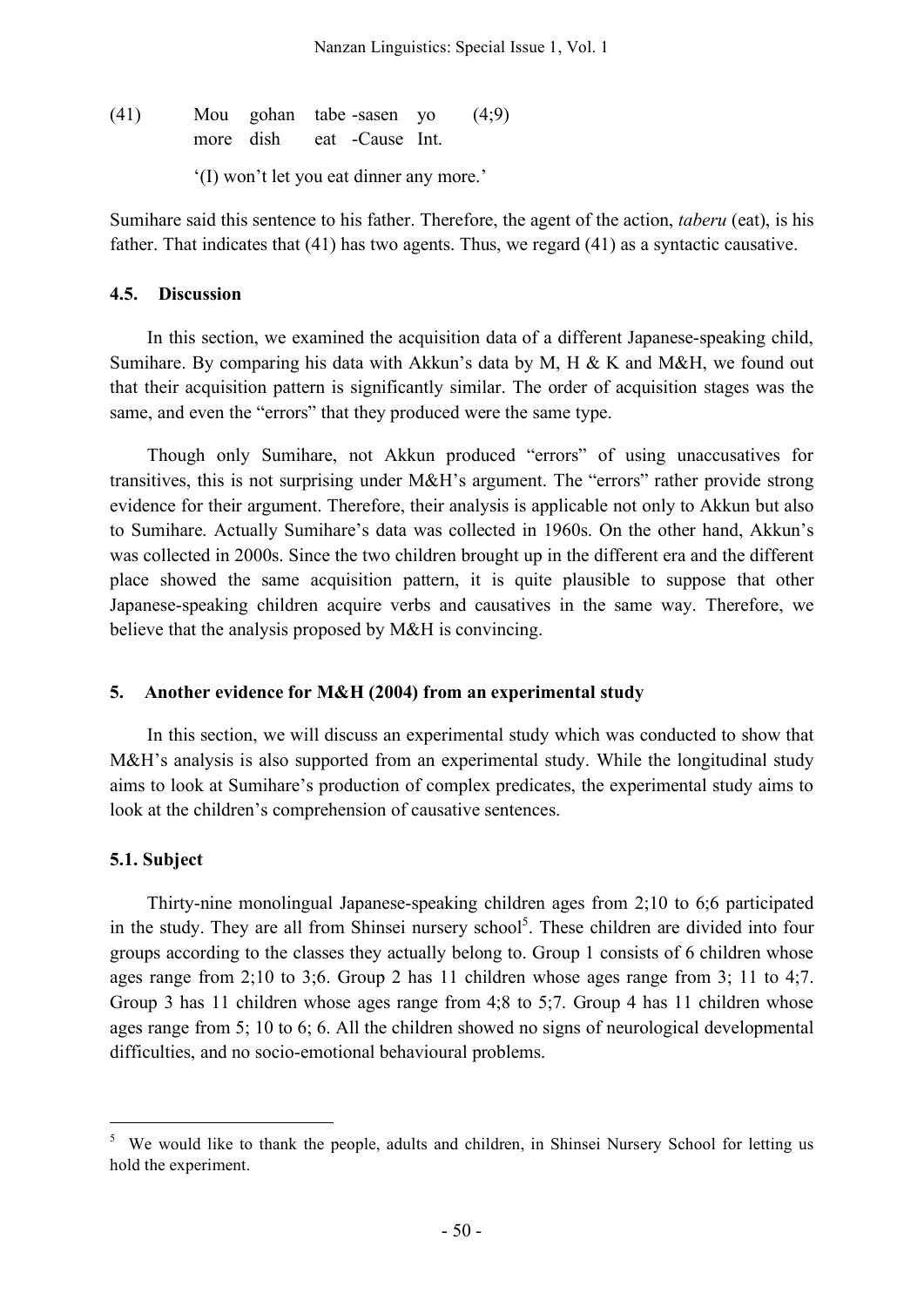### **5.2. Procedure**

The sentence in (42) is tested with the act-out task and the confirmation task.

(42) Inu -ga kuma -ni miruku-o nom -(s)ase -ta dog -Nom bear -Dat milk -Acc drink-Cause -Past 'A dog fed a bear with the milk.

The causative sentence in (42) is ambiguous; it has syntactic causative reading as in (43a) and a lexical causative reading in (43b).

(43) a. A dog ordered a bear to drink milk and the bear drank it.

b. A dog fed a bear with the milk.

First, the experimenter asked children to move the dolls and objects as described by (42). Then, almost all children from Group 1 through Group 4 showed the lexical causative reading in (43b).

Next, the experimenter conducted the confirmation task. For those children who interpreted (42) as a lexical *-(s)ase* causative, the experimenter showed them the syntactic causative reading by moving the toys, and asked them whether the action is also consistent with (42). For those children who interpreted (42) as a syntactic causative, the experimenter showed them the lexical *-(s)ase* causative reading and asked them whether the action also consistent with (42).

### **5.3. Results**

Children in Group 4 judged that both the syntactic and lexical *-(s)ase* causative readings are possible for (42) as adults. On the other hand, children from Group 1 through Group 3 judged that the syntactic causative reading is not possible for (42). In other words, the results indicates that younger children understand (42) only in the lexical *-(s)ase* causative reading, whereas, elder children interpreted that (42) has both the syntactic and the lexical causative readings as adults.

The data obtained in this experimental study is compatible with our CHILDES data-base analysis, and the original proposal by M&H. Hence, their v-VP frame analysis on the acquisition of complex predicates and the agentive verbs is supported from both longitudinal observational study and cross-sectional experimental study.

## **6. JSL causatives with v-VP frame analysis**

In section 3 and 4, we presented some additional evidence for M&H's v-VP frame analysis on complex predicates acquisition, and it seems that their analysis is on the right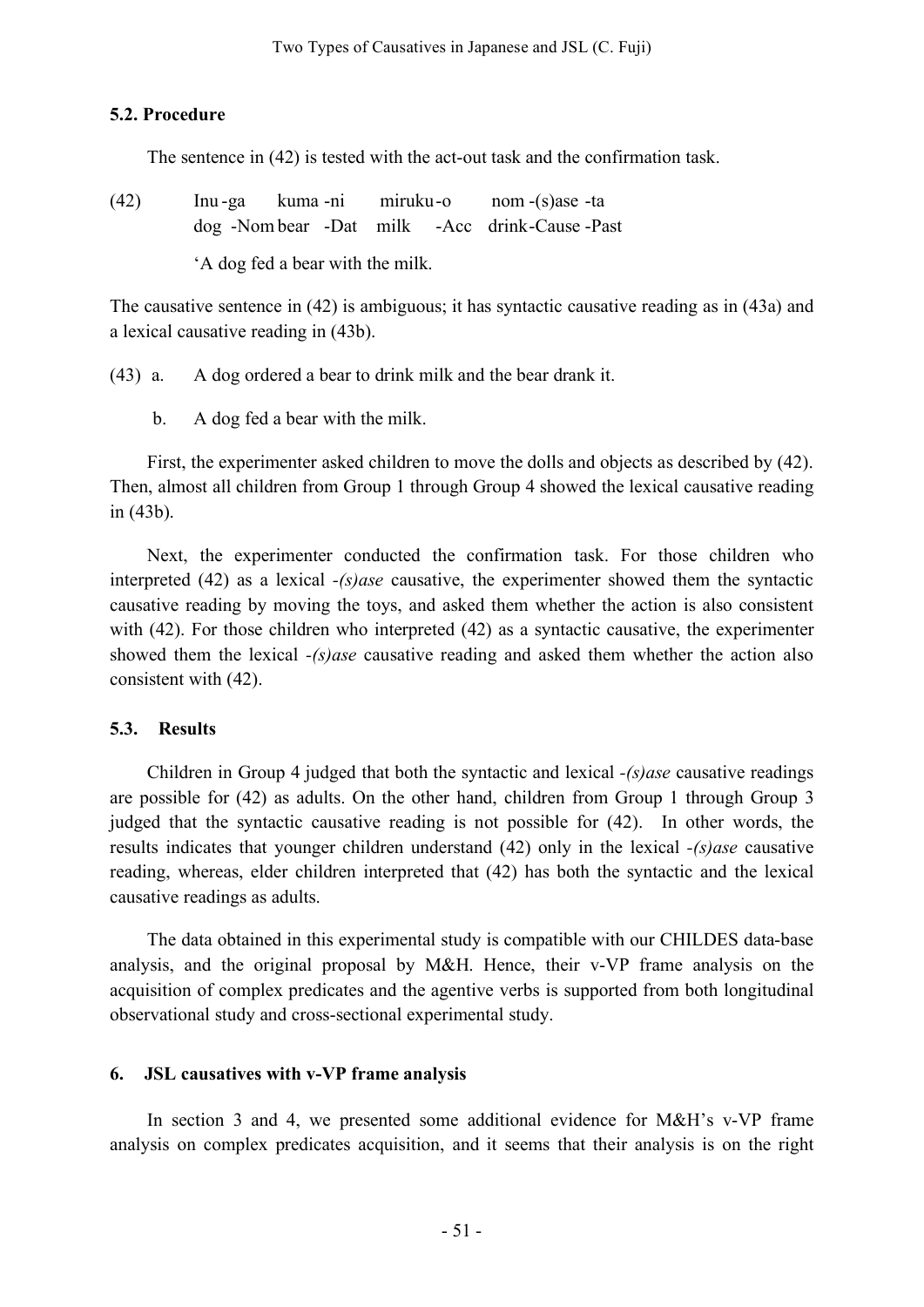track. Then, we will examine Japanese Sign Language (JSL) causatives by employing v-VP frame.

## **6.1. JSL causatives**

Sign languages are natural languages used by deaf people, but they are still misunderstood by many people, and some people think that sign languages do not have complex grammar. However, recently many researchers have studied sign languages. For example, Diane Lillo-Martin (1991) shows that the Principle and Parameters approach can be applied to the analysis of particular syntactic phenomena, such as topicalization in American Sign Language<sup>6</sup>. Moreover, it is reported that the acquisition process of sign language and spoken language is the same<sup>7</sup> (Bellugi and Fischer, 1972; Newport and Meier, 1985; Masataka, 2001; Fuji, 2004 among others).

Ichida in his studies (1994, 1998, 2000, 2005a, 2005b) also states that JSL has its own grammar, and proposes that JSL has causative sentences which are different from Japanese causative sentences. Ichida suggests that sentences in (45) correspond to Japanese *-(s)ase* causative in (44).

| (44) |      | Taroo-ga Hanako-ni miruku-o nom (s)ase-ta        |  |  |                                                                                                                        |
|------|------|--------------------------------------------------|--|--|------------------------------------------------------------------------------------------------------------------------|
|      |      | -Nom                                             |  |  | -Dat milk -Acc drink -Cause-Past                                                                                       |
|      |      | 'Taro made Hanako drink the milk.'               |  |  |                                                                                                                        |
|      |      |                                                  |  |  | (45) a. Taroo Hanako <sub>i</sub> $\blacksquare$ miruku nom -(r)u ▲ wakar -(r)u ▼<br>milk drink-Pres. understand-Pres. |
|      |      | miruku nom $-(r)u$ owar $-(r)u$ PT3 <sub>i</sub> |  |  |                                                                                                                        |
|      | milk | drink-Pres. finish-Pres. third person            |  |  |                                                                                                                        |
|      |      | 'Taro made Hanako drink the milk.'               |  |  |                                                                                                                        |

Direct Interpretation 'Taro ordered Hanako to drink the milk. She said "I understand" and she drank it.'

 $6$  Example (i) is ungrammatical.

 $(i)$  t

\* $[CP]$ <sub>TOP a</sub>MOTHER<sub>i</sub>],  $[IP$ <sub>f</sub>PRONOUN DON'T-KNOW  $[CP$ <sup>"</sup>WHAT" $[IP]$   $e_i$  aLIKE]]]]

'Mother<sub>i</sub>, I don't know what she<sub>i</sub> likes.' (Lillo-Martin, 1990; 58)

In (i), the trace in the most deeply embedded clause is not properly governed. Therefore, the sentence (i) violates the ECP.

 $\frac{7}{10}$  However, some researchers report that the first sign is acquired earlier than the first word.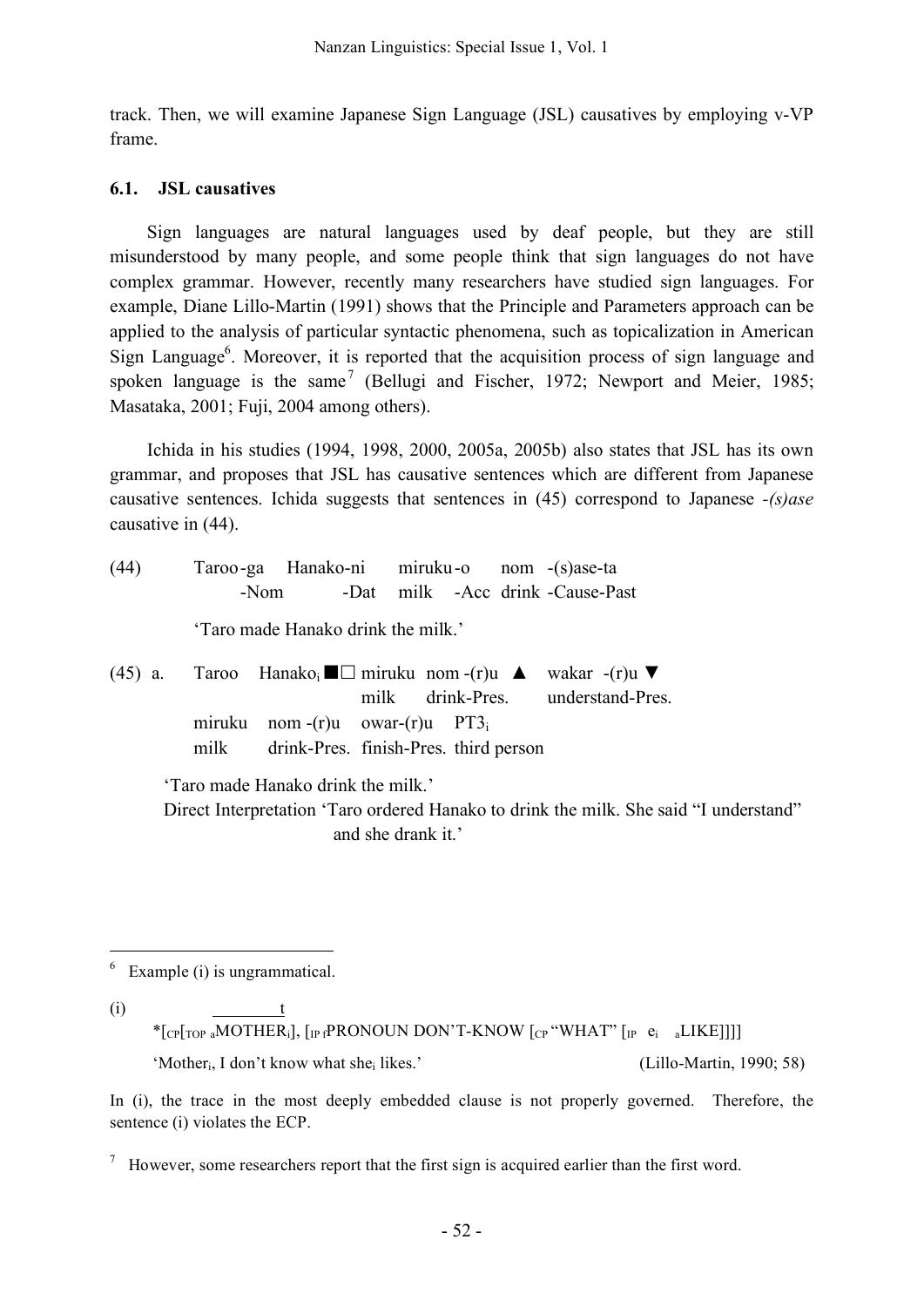b. Taroo Hanako;  $\blacksquare$  miruku nom -(r)u ● kamawa -nai ▼ milk drink-Pres. mind -not miruku nom -(r)u owar-(r)u PT3i milk drink-Pres. finish-Pres. third person 'Taro recommended Hanako to drink the milk. Direct interpretation:'Taro recommended Hanako to drink the milk. She said "OK" and she drank it.' c. Taroo Hanako;  $\blacksquare$  miruku nom -(r)u (kiboo)  $\blacksquare$  kamawa -nai milk drink-Pres. (want) mind -not miruku nom -(r)u owar-(r)u PT3i milk drink-Pres. finish-Pres. third person 'Taro permitted Hanako to drink the milk.' Direct interpretation: 'Taro made sure that Hanako wanted to drink the milk and he said "I don't mind." So she drank it.' d. Taroo Hanako<sub>i</sub>  $\blacksquare$  miruku nom -(r)u kamawa-nai ▼ milk drink-Pres. mind -not miruku nom -(r)u owar-(r)u PT3<sub>i</sub> milk drink-Pres. finish-Pres. third person 'Taro let Hanako drink the milk.' Direct interpretation: 'Taro noticed Hanako wanted to drink the milk and he thought "I don't mind." So she drank it.' (Ichida, 2002, 2005b)

All signals such as  $\nabla$  and  $\blacksquare$  express non manual signals. In sign languages, facial expression and movement of head and shoulder are very important grammatical elements, and they are called "Non Manual Signals" (NMS). Here following Ichida, ▲ means 'nod up',  $\nabla$ means 'nod down',  $\blacksquare$  means 'head hold',  $\spadesuit$  means 'shaking head', and  $\Box$  means 'a small nod after  $\blacksquare$ .' The word *owaru* (finish) functions as an aspect marker which expresses the past tense. The same signing position is used for both *Hanako* and 'PT3' to indicate that 'PT3' refers to *Hanako*.

### **6.2. Lexical Causatives in JSL**

In addition to (45), we propose here that (46) also corresponds to (44). The Japanese causative sentence in (44) is ambiguous; it has a syntactic and a lexical causative reading. The lexical causative reading is 'Taro fed Hanako with the milk.' (46) seems to correspond to this lexical causative reading.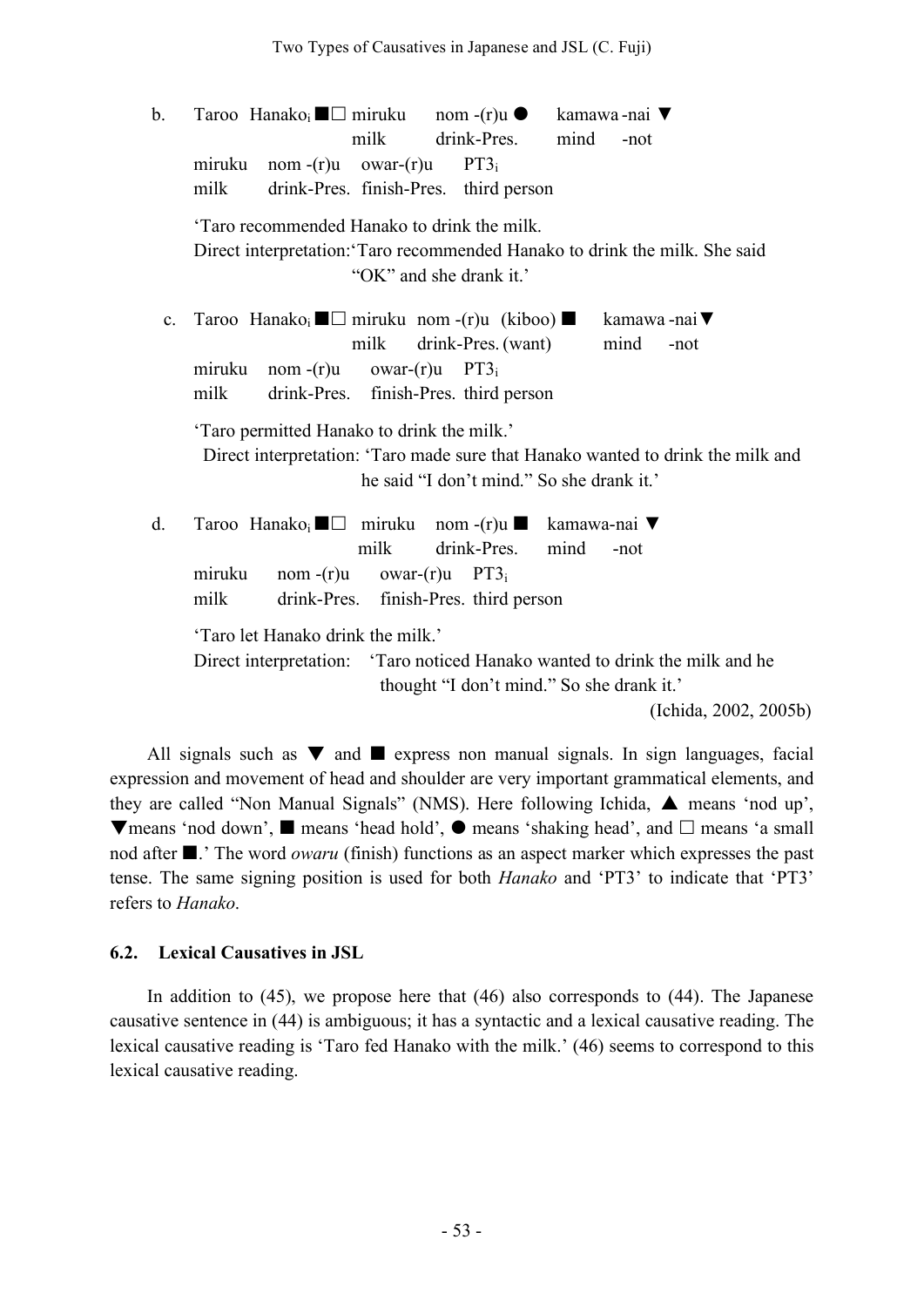$$
(46) \t\tTaroo
$$
 **⊓** Hanako *miruku* nom -(r)u owar -(r)u   
 *mirik* drink-Pres. *finish-Pres.*

'Taro fed Hanako with milk.'

In (46), with a plain verb *nomu* (drink), 'Role Shift<sup>'8</sup> is used to show the direction of the action. In JSL Role Shift is expressed with special eye-gaze. It may appear that (46) means 'Taro drank milk by himself,' but the person who actually drank milk is Hanako. It is obvious that the word *Hanako* behaves as the goal. Hence, we hypothesize that (46) has the same structure as lexical causatives in Japanese as shown in (47).



Since the word *Hanako* behaves as a goal, it appears in the spec of VP, not vP. *Taroo* is assigned an agent role by the head of v. The head of vP is not realized as an overt sign. It is realized, however, as the direction of the action. A causer and a causee can be shown with signing direction in JSL. The direction seems to convey the causative meaning, and functions in the same way as  $-(s)$ *ase* in Japanese. Hence, we conjecture that  $[\pm \text{ cause}]$  v is realized as the direction in JSL.

#### **6.3. Syntactic Causatives in JSL**

Then, are causatives in (45) syntactic causatives? In section 2, we mentioned that there are four possible readings in Japanese syntactic causatives. They are repeated in (48).

<sup>&#</sup>x27;Role Shift' indicates that the following discourse should be understood from the point of view of the referent associated with the shift (Emmorey, 2002).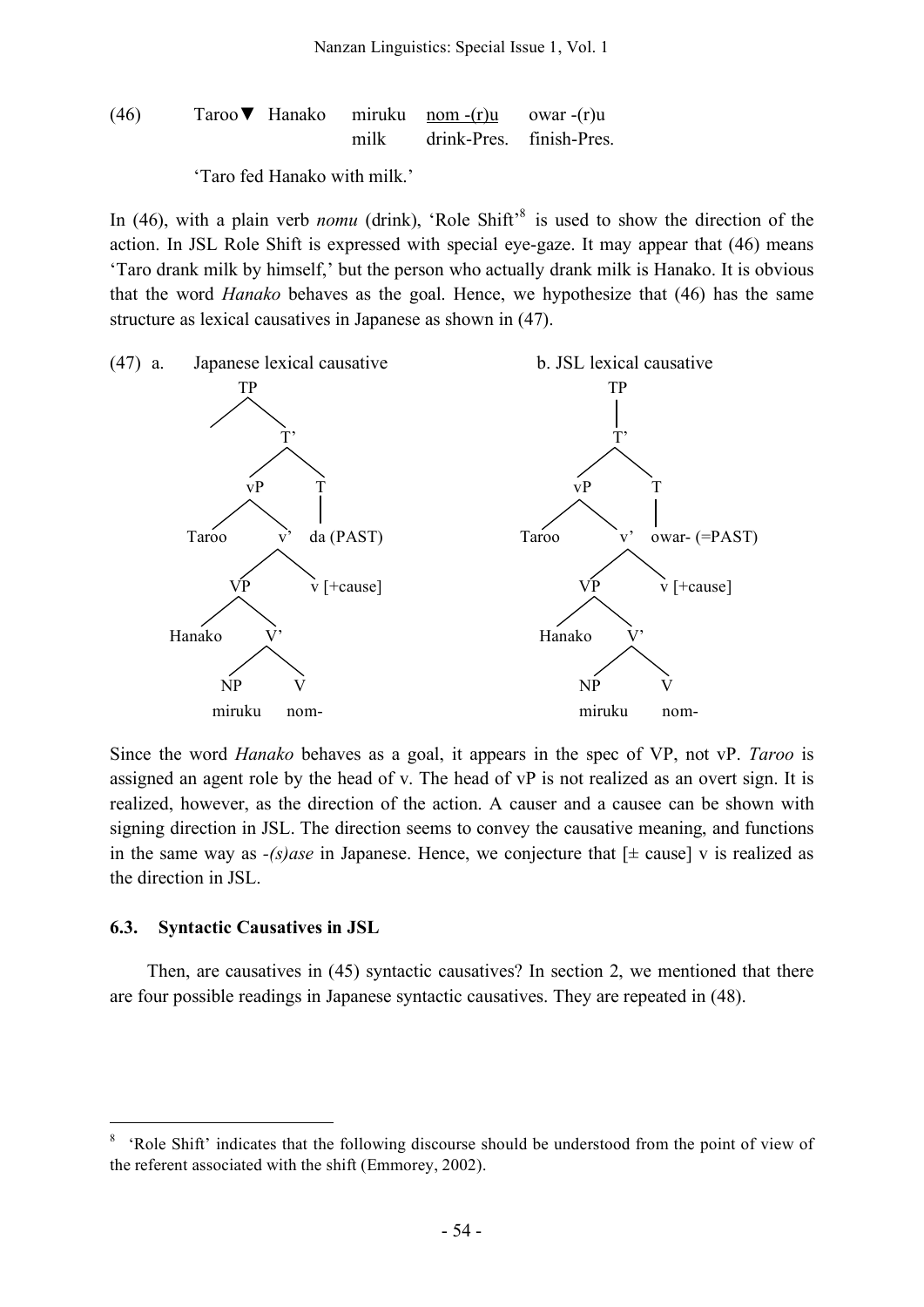

Interestingly, Ichida independently points out that the causatives in (60) have almost the same meaning as Japanese syntactic causatives. These four readings are illustrated in (49).



As in the case of Japanese, these four readings are divided into inducing and permissive causatives depending on the subject of *wakaru* (understand) and *kamawanai* (do-not-mind). In (45a), the subject of *wakaru* is *Hanako*, and in (45b), the subject of *kamawanai* is *Hanako*. On the other hand, in (45c) and (45d), the subject of *kamawanai* is *Taroo*. According to Ichida (2002, 2005a), (45b) has an interpretation of "recommendation." However, we consider that this recommendation reading is similar to persuasive interpretation<sup>9</sup>.

Therefore, four readings in (49) correspond to dour readings of a Japanese syntactic causative. In (5), with the four possible readings of a syntactic causative in (3a), we put dotted line under some words. (3a) and (5) is repeated in (50) and (51).

(50) Tarooi-ga Hanakoj -o /ni benkyoo-sase-ta -Nom Hanako -Acc/Dat study -Cause-Past

'Taro made / had Hanako study.'

- (51) a. Taro ordered Hanako to study. She understood and she studied.
	- b. Taro persuaded Hanako to study. She said "OK" and she studied.
	- c. Taro made sure that Hanako wanted to study. He said "I don't mind" and she studied.
	- d. Taro noticed Hanako wanted to study. He thought "I don't mind" and she studied.

In JSL, these words are actually expressed with manual signs or non manual signals. Therefore, causatives in (45) have the same character as Japanese syntactic causatives

Ichida (2005a) notes that (45b) has no corresponded Japanese causative sentence.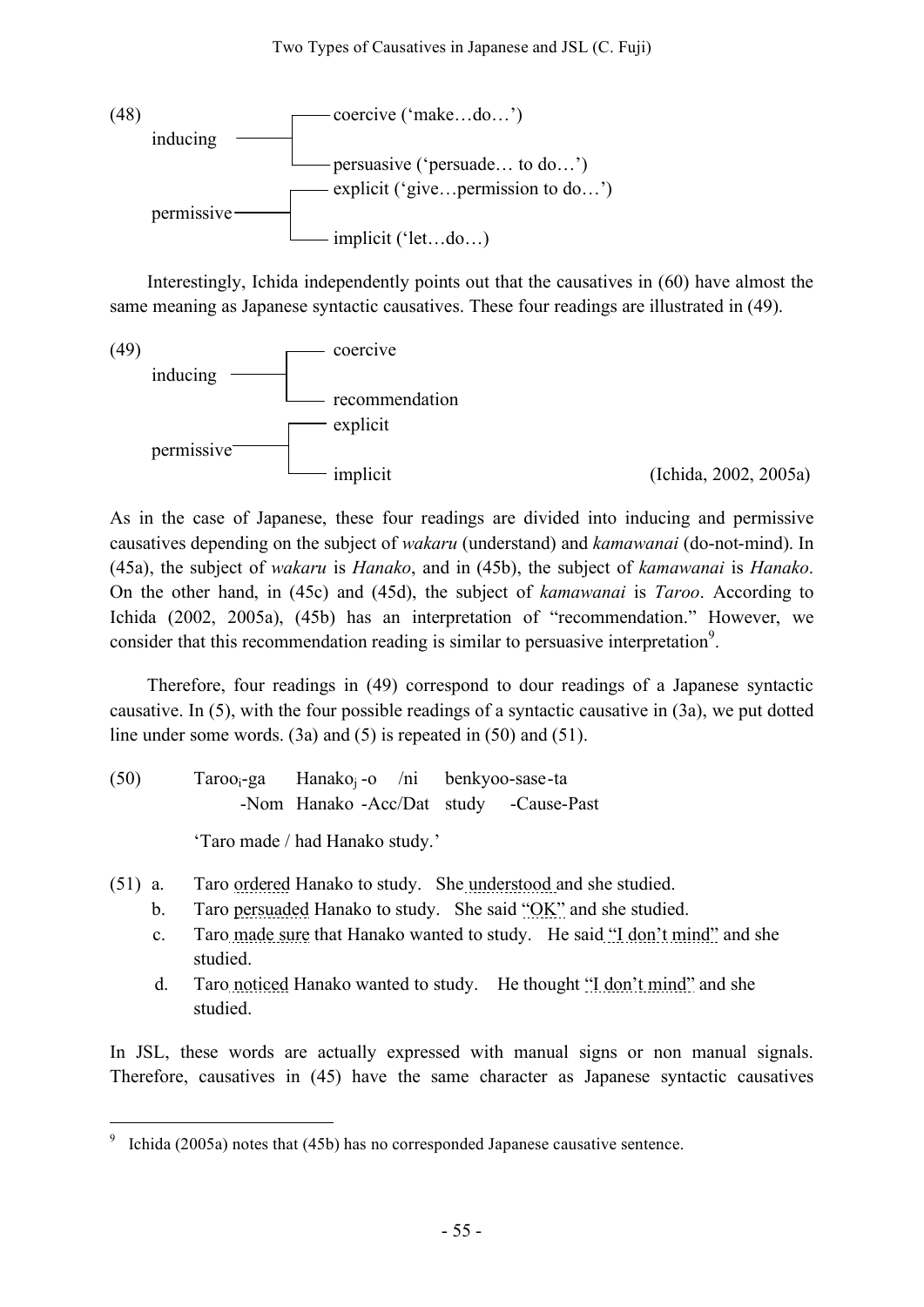concerning with their interpretation.

Biclausality is the important character of syntactic causatives. However, it is worthy to explain some basic grammar of JSL before discussing biclausality of JSL causatives.

The basic word order of JSL is SOV. Let us consider sentences in (52).

(52) a. Tanaka pan taber-(r)u (SOV) bread eat -Pres. 'Mr. Tanaka eats (a slice of) bread.' b. \* Tanaka taber- $(r)$ u pan<sup>10</sup>  $(SVO)$ eat -Pres. bread 'Mr. Tanaka eats (a slice of) bread.' c. \*Pan taber-(r)u  $Tanaka$ <sup>11</sup> (OVS) bread eat -Pres. 'Mr. Tanaka eats (a slice of) bread.' (Ichida, 2005a)

In (52), with the meaning of 'Taro eats bread,' only (52a), SOV order is grammatical. However, (52b), SVO order, and (52c) OVS order can be grammatical when a certain non manual signals co-occur as shown in (53a) and (53b).

|         | (53) a. Tanaka taber-(r)u $\blacksquare(\square)$<br>pan<br>bread<br>eat -Pres. | (SOV) |                 |
|---------|---------------------------------------------------------------------------------|-------|-----------------|
|         | 'Mr. Tanaka eats (a slice of) bread.'                                           |       |                 |
| $b_{-}$ | Pan taber-(r)u $\blacksquare(\square)$ Tanaka<br>bread eat -Pres.               | (OVS) |                 |
|         | 'Mr. Tanaka eats (a slice of) bread.'                                           |       | (Ichida, 2005a) |

In this case, "head hold" which is expressed as  $\blacksquare$  functions as a topic marker. According to Ichida (2005a), head hold also functions as a marker of an embedded clause.

The sentence in (54) is an example of complex sentence.

 $10$  (64b) is grammatical with the meaning of 'the bread which Mr. Tanaka eats' (Ichida, 2005a).

 $11$  (64c) is grammatical with the meaning of 'Mr. Tanaka who eats (a slice of) bread' (Ichida, 2005a).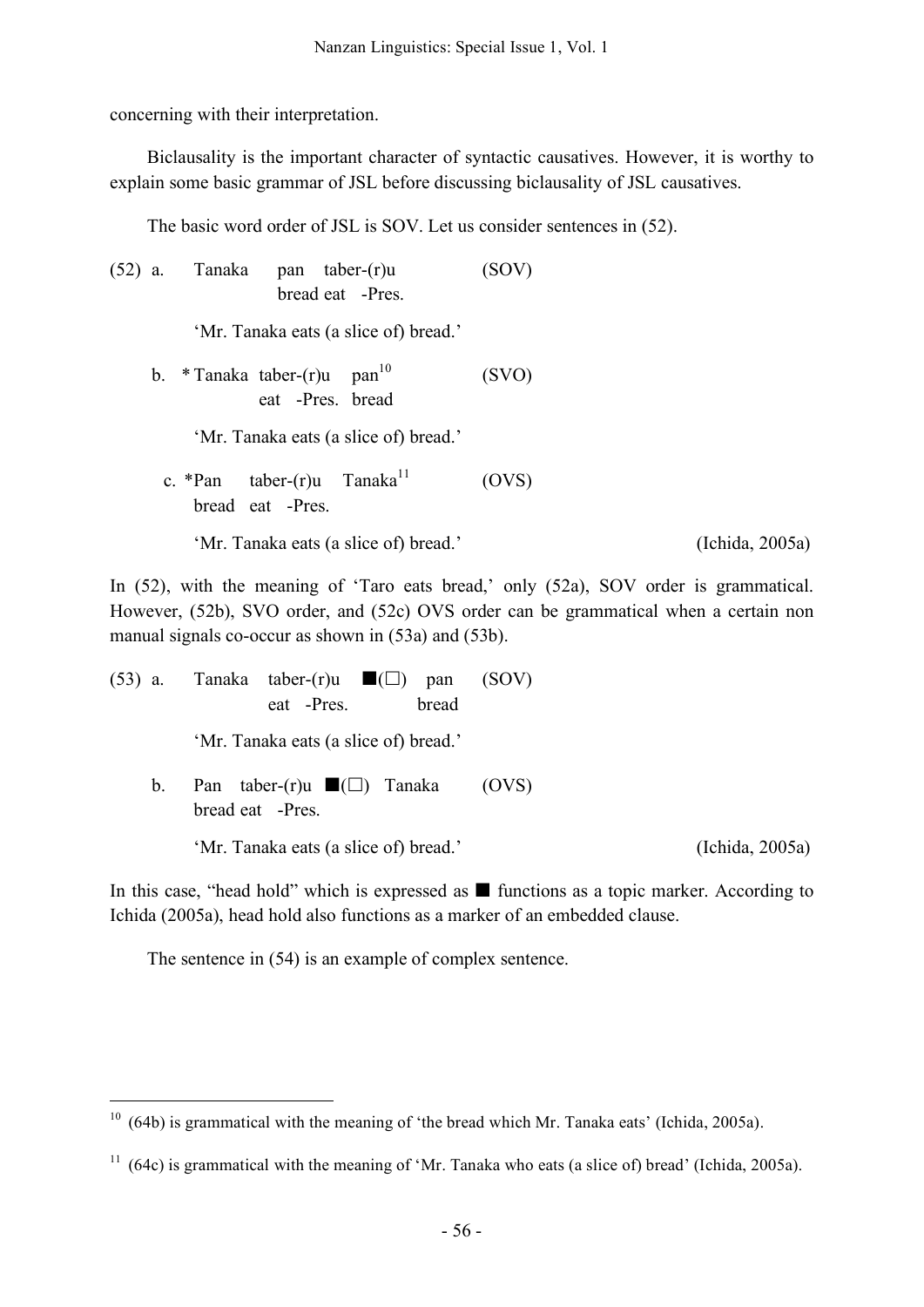(54) Tanaka 
$$
■
$$
 Suzuki pan taber-(r)u  $■$ mir-(r)u  
bread eat -Pres. see-Pres.

'Mr. Tanaka sees that Mr. Suzuki eats (a slice of) bread.' (Ichida, 2005a)

In (54), "head hold" is expressed as a  $\blacksquare$ , and two  $\blacksquare$  s indicate that the sentence between them is the embedded clause. Thus, 'Suzuki pan taberu' (Mr. Suzuki eats bread) is the embedded clause in (54). The structure of (54) is illustrated in (55).



In (55), both *Tanaka* and *Suzuki* behaves as agents. Thus, the higher v assigns an agent role to *Tanaka*, and the lower v assigns an agent role to *Suzuki*.

(56a) and (56b) are the examples of relative clauses.

| $(56)$ a. | Tanaka Suzuki bentoo |                                         | tukur $-(r)u$ aber $-(r)u$ |  |
|-----------|----------------------|-----------------------------------------|----------------------------|--|
|           |                      | a packed lunch prepare-Pres. eat -Pres. |                            |  |

'Mr. Tanaka will eat the packed lunch which Mr. Suzuki prepares.'

b. Tanaka Suzuki tukur  $-(r)u$  bentoo taber-(r)u prepare-Pres. a packed lunch eat -Pres.

'Mr. Tanaka will eat the packed lunch which Mr. Suzuki prepares.' Ichida, 2005a)

According to Ichida (1998, 2002, 2005a) JSL has two types of relative clauses. (56a) is head-internal relative clause and (56b) is head-external relative clause. Nevertheless, this difference is not so important here. The point here is that the embedded clause 'Mr. Suzuki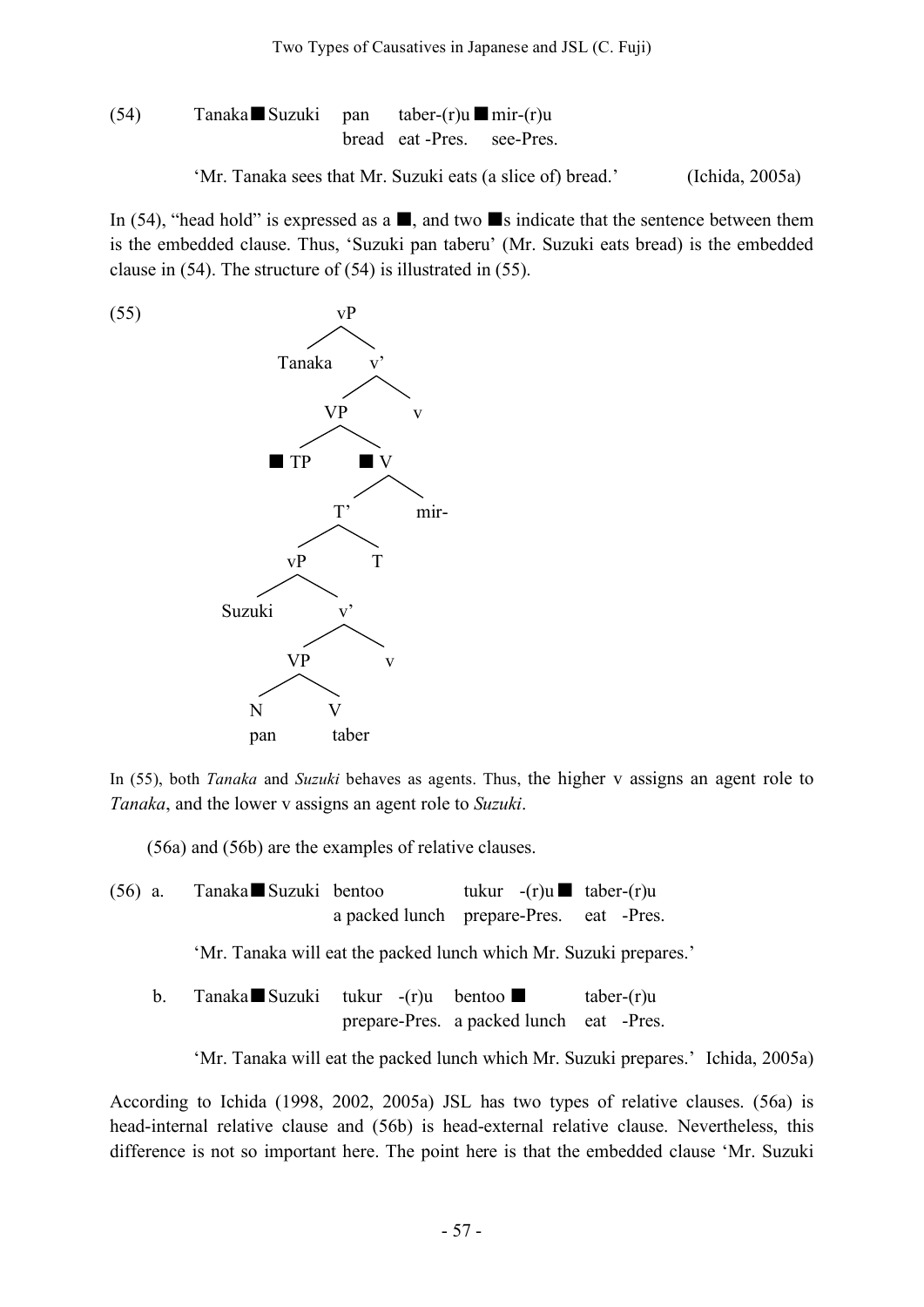prepares' is marked by  $\blacksquare$  (head hold) in (56), too.

The sentence in (57) is an example of conjoined sentence.

(57) Tahnaka $\blacksquare$  Suzuki  $\blacksquare$  bentoo tukur-(r)u  $\nabla$  taber-(r)u a packed lunch prepare-Pres. eat -Pres.

'Mr. Tanaka and Mr. Suzuki prepare a packed lunch and will eat it later.'

Comparing (57) and (56a), only NMS is different. In (57),  $\blacksquare$ s, "head hold", function as a topic marker, and 'nod down' which is expressed as  $\nabla$  indicates conjunction. On the other hand, in (56a), "head hold" functions as an embedded clause marker. This fact suggests that non manual signals are the marker of the sentence structure.

Now, let us consider the sentences in (45) which is repeated in (58).

(58) a. Taroo Hanako<sub>i</sub>  $\Box$  miruku nom -(r)u  $\blacktriangle$  wakar-(r)u  $\nabla$ milk drink-Pres. understand-Pres. miruku nom -(r)u owar-(r)u PT3<sub>i</sub> milk drink-Pres. finish-Pres. third person 'Taro made Hanako drink the milk.'

b. Taroo Hanako<sub>i</sub> <u>miruku nom -(r)u</u> kamawa -nai▼ milk drink-Pres. mind -not miruku nom  $-(r)u$  owar $-(r)u$  PT3<sub>i</sub> milk drink-Pres. finish-Pres. third person

'Taro recommended Hanako to drink the milk.

c. Taroo Hanako; $\blacksquare$  miruku nom -(r)u (kiboo) $\blacksquare$  kamawa -nai $\blacktriangledown$ milk drink-Pres.(want) mind -not miruku nom -(r)u owar-(r)u PT3i milk drink-Pres. finish-Pres. third person

'Taro permitted Hanako to drink the milk.'

d. Taroo Hanako<sub>i</sub> <u>■</u> miruku nom -(r)u kamawa -nai ▼ milk drink-Pres. mind -not miruku nom -(r)u owar-(r)u PT3i milk drink-Pres. finish-Pres. third person

'Taro let Hanako drink the milk.'

In all sentences, ▼ (nod down) after *wakaru* (understand) or *kawamanai* (do-not-mind) express conjunction.  $\blacksquare$  (head hold) after *Hanako* seems to function as a marker of an embedded clause. However, in (58a) and (58b), the different NMS appear after *miruku nomu* (drink milk). We conjecture that these NMS also function as an embedded clause marker.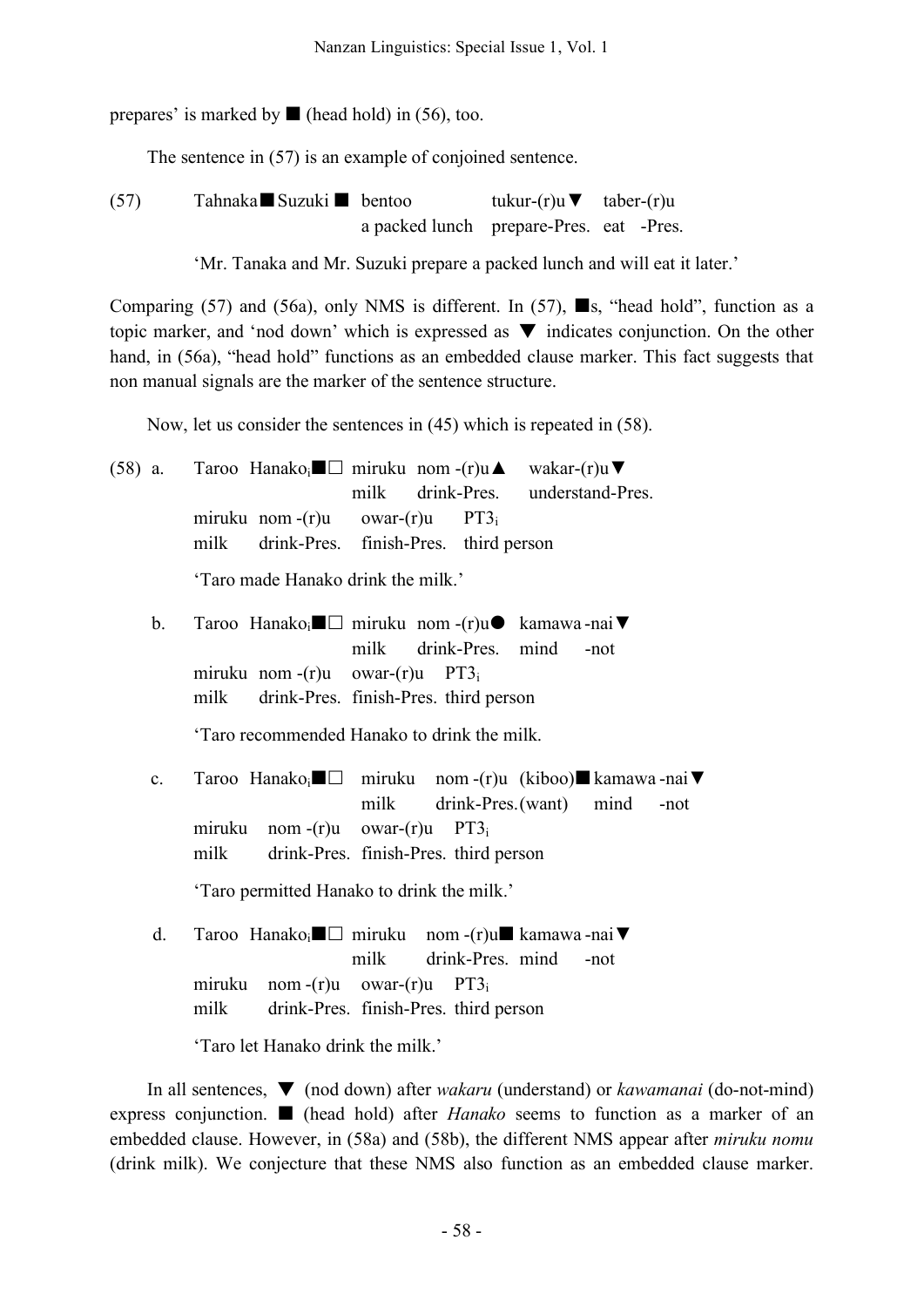These NMS need to convey a certain meaning, that is, 'order' in (58a) and 'recommendation' in (58b). Therefore, in (58a) and (58b), the embedded clause 'drink milk' is marked by those NMS together with  $\blacksquare$ . In (58c) and (58d), the embedded clause is marked by  $\blacksquare$ . Hence, all sentences in (58) contained the embedded clause. That means causatives in (58) have biclausal structure.

Taken together, causatives in (58) have the character of syntactic causatives in respect of interpretation and biclausality. However, unlike English, in which causative verbs such as 'make' and 'let' express causative meanings, in JSL syntactic causatives, they are expressed by manual signs (understand or do-not-mind) together with non manual signals.

# **6.4. Structures of Syntactic Causatives with v-VP frame**

The structures of (58a), (58b), (58c) and (58d) are as in (59a), (59b), (59c), and (59d), respectively under the v-VP frame hypothesis (Murasugi and Fuji, 2005).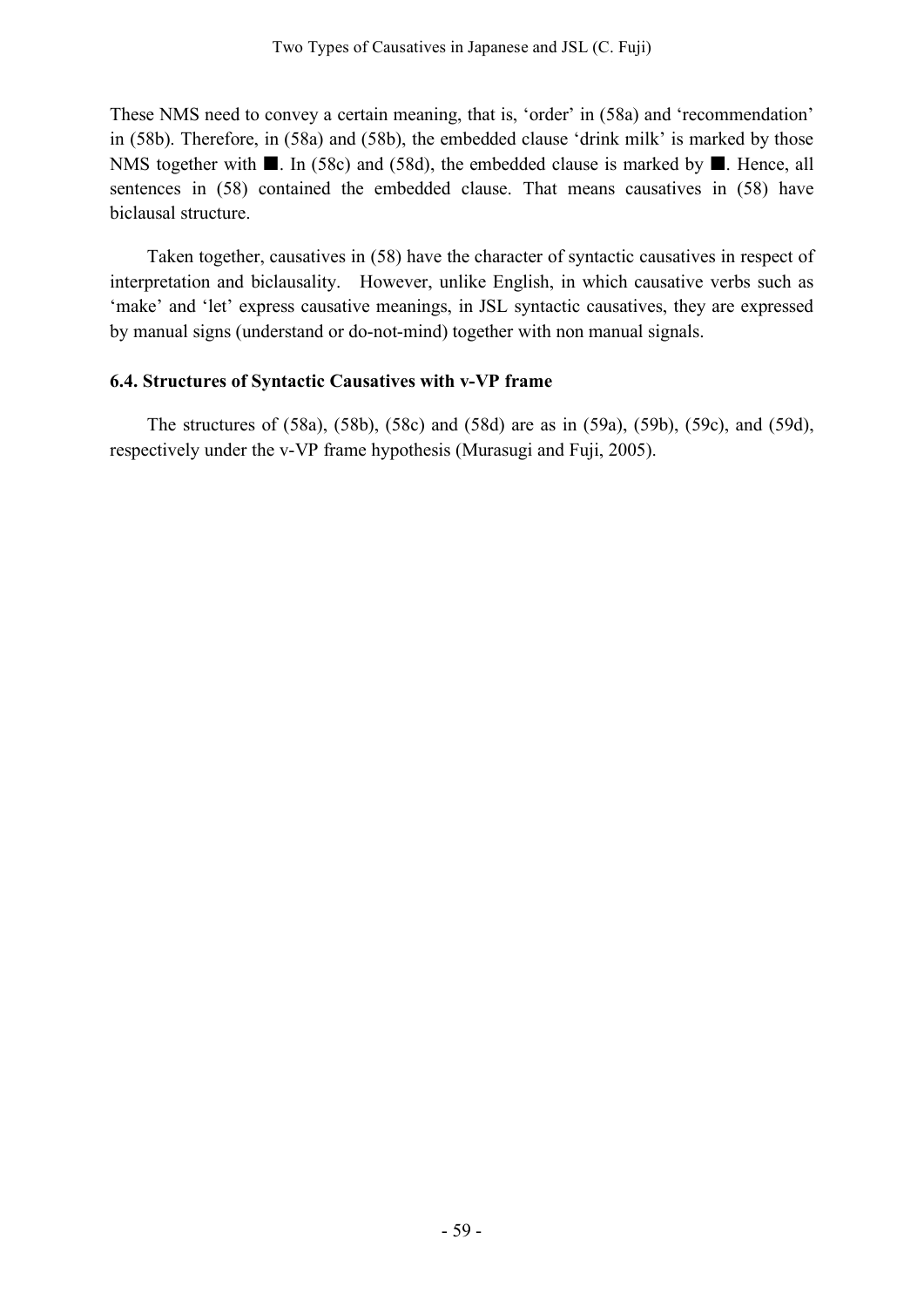(59) a. Taroo Hanako $\overline{\mathbf{a}} \square$  miruku nom-(r)u $\blacktriangle$  wakar -(r)u $\nabla$ miruku nom -(r)u owar- $(r)$ u PT $3<sub>i</sub>$ 



In (58a), the sentence is divided into two parts: 'Taro ordered Hanako to drink milk' and 'Hanako understood and drank it.' *Taroo* appears in the head of vP and *Taroo* is assigned an agent role by v. The causative V is realized as 'order' associated with NMS. *wakaru* (understand) is in the adjunct position of conjoined TP, and the agent of *wakaru* is *Hanako*.

The structures in (59b) is aomost the same as (59a).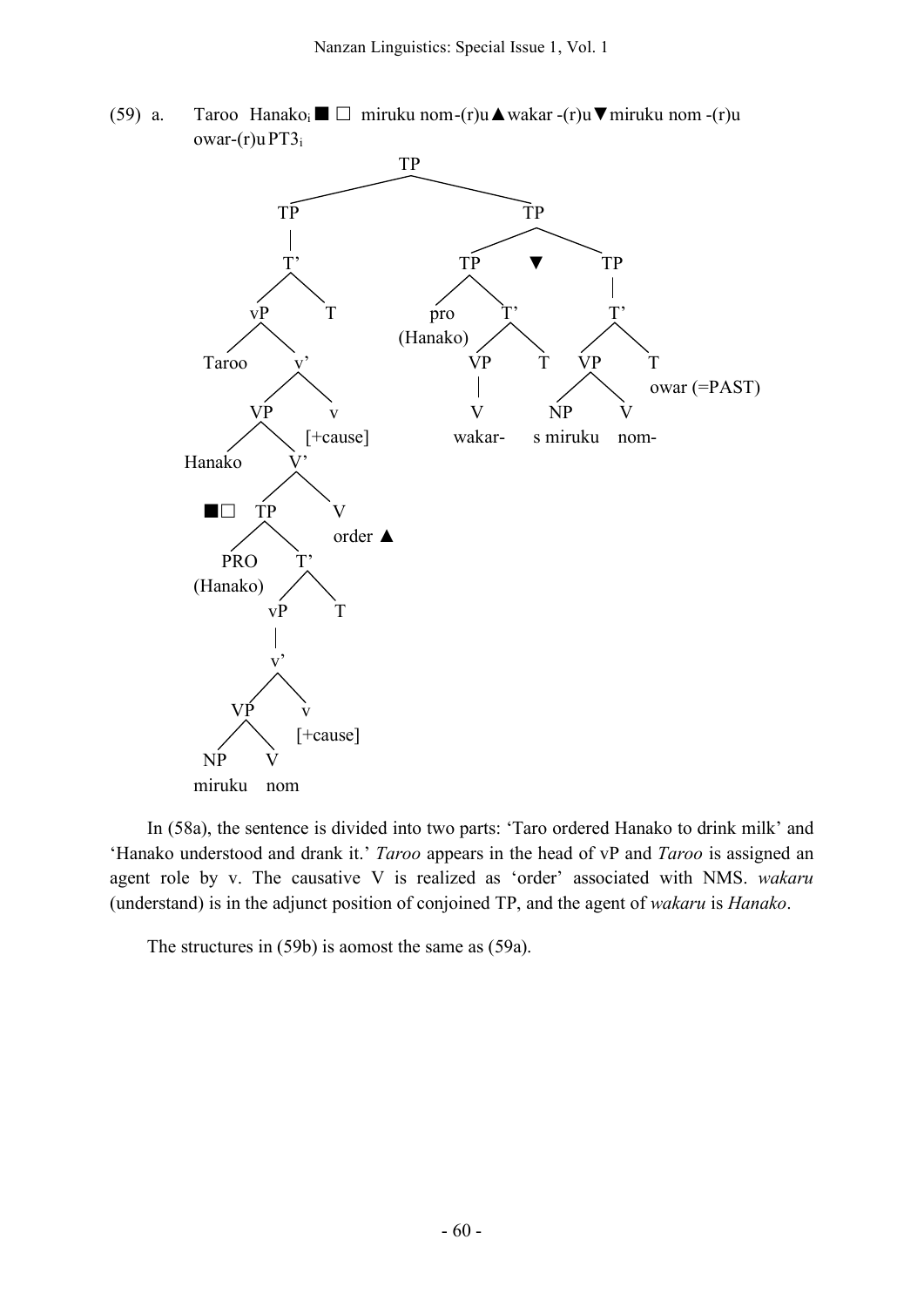(59) b. Taroo Hanako<sub>i</sub>  $\Box$  miruku nom-(r)u  $\Diamond$  kamawa-nai  $\nabla$  miruku nom-(r)u owar-(r)u PT3i



The difference between (59a) and (59b) is that the causative V is realized as 'recommendation' associated with NMS, and that *kamawanai* appears as the spec of TP instead of *wakaru*.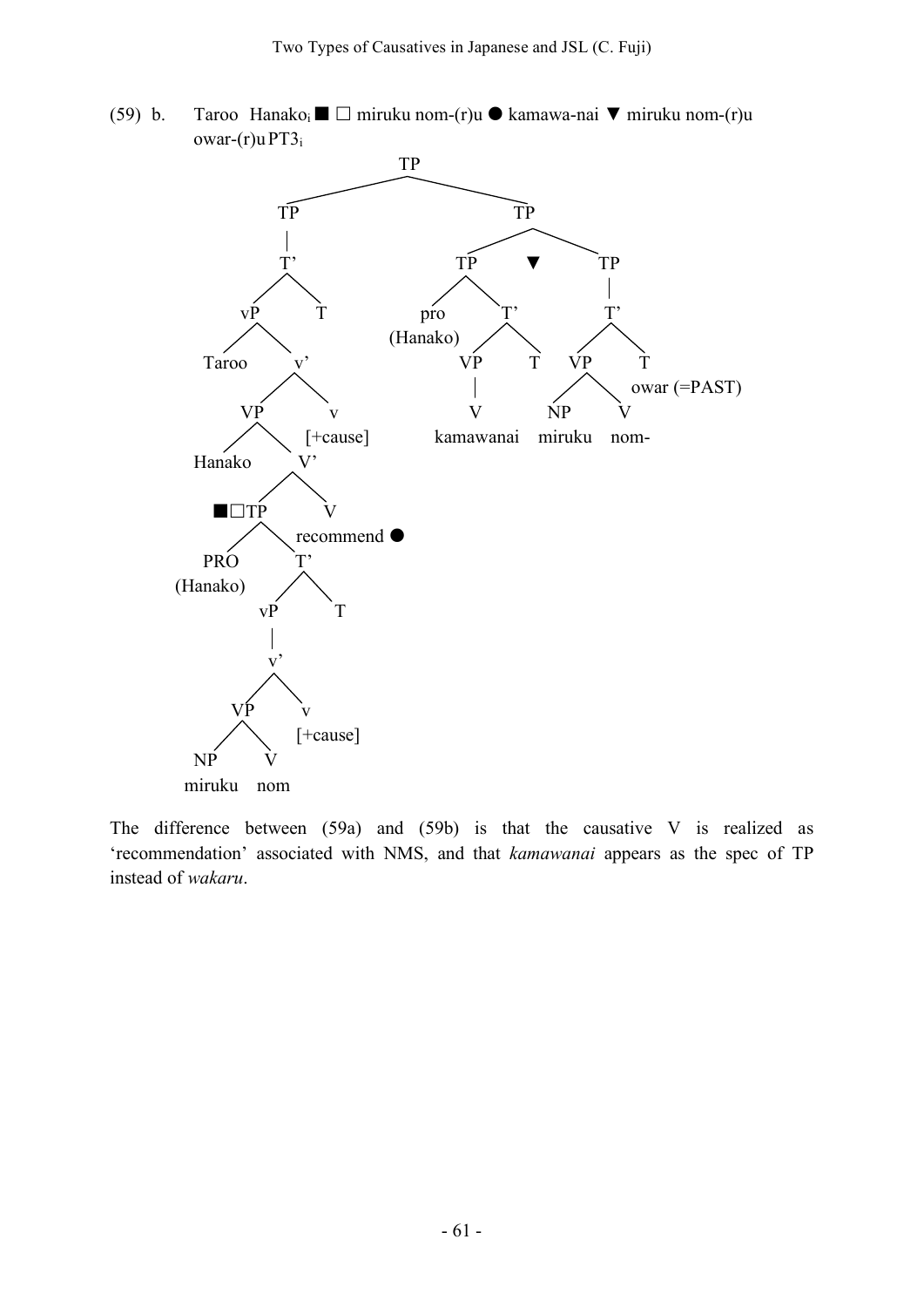(59) c. Taroo Hanako $\mathbf{m} = \mathbf{m}$ iruku nom-(r)u (kiboo)  $\mathbf{m}$  kamawa-nai  $\nabla$ miruku nom-(r)u owar-(r)u PT3i



In (59c), the subject of *kamawanai* is *Taroo*, so the structure is different from (59a) and (59b). The former part of the sentence means 'Taro confirmed that Hanako wanted to drink milk and he did not mind it', so the left most TP is an adjunct. The causative V is realized as 'confirmation' associated with NMS.

The structure of (58d) is similar to that of (58c).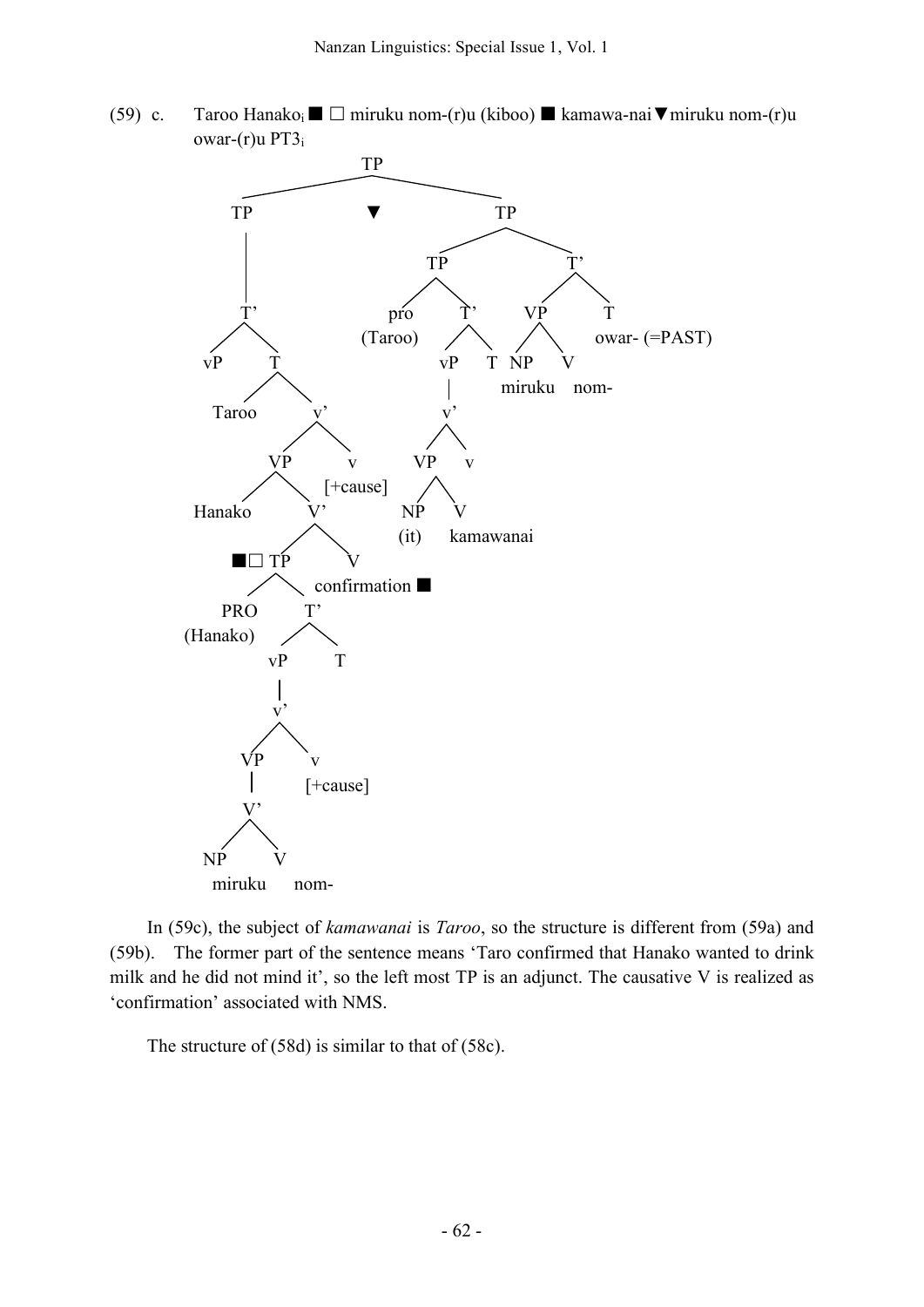(59) d. Taroo Hanako<sub>i</sub>  $\Box$  miruku nom-(r)u  $\Box$  kamawa-nai  $\nabla$  miruku nom-(r)u owar-(r)u PT3<sub>i</sub>



(59d) is the same structure as (59c) except that the causative V is realized as 'awareness' associated with NMS.

### **6.5. Discussion**

By employing v-VP frame structure, we propose that JSL has lexical causatives as Japanese. However, JSL syntactic causatives are probably different from Japanese and English syntactic causatives. In Japanese, causative V is realized as *-(s)ase*. In English, causative V is realized as "make" and "let", for example. In JSL, it is realized as manual signs,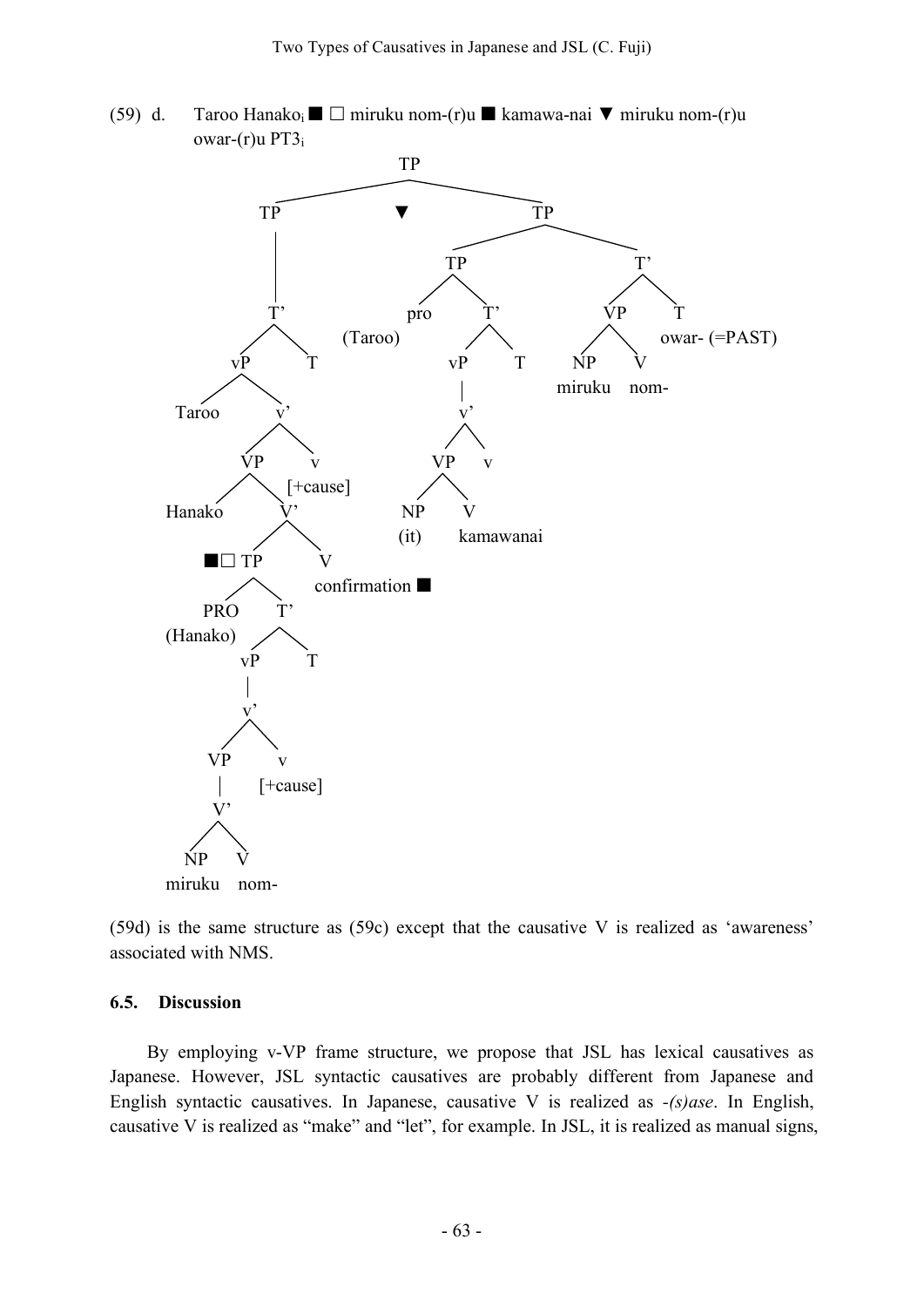'understand' or 'do-not-mind' and non manual signals: order, recommendation, confirmation and awareness.

### **7. Conclusion**

In this paper, we overviewed Murasugi and Hashimoto's (2004) v-VP frame analysis on the acquisition of agentive verbs and two types of causatives. Then, we presented another Japanese-speaking child, Sumihare's data, and showed that the acquisition pattern of Sumihare is significantly similar to that of Akkun. We also briefly mentioned the results of the experimental study and stated that we obtained the parallel data. Children acquire structures including small v in the very early stage.

Then, we examined the JSL causatives under v-VP frame hypothesis, and proposed that JSL lexical causatives have the same structures as Japanese lexical causatives. Therefore, we concluded that their v-VP frame analysis and the VP-shell hypothesis have the explanatory power. However, JSL syntactic causatives are probably different from Japanese syntactic causatives, because the way of the lexical realization of the causative V is not the same among languages.

All of these discussions converge to suggest that  $[\pm \text{ cause}]$  v is universal while the realization of causative V is different depending on languages. If this analysis is on the right track, we predict that JSL-speaking children acquire the lexical causatives earlier than the syntactic causatives. We also expect that JSL children exhibit the stages in which they have difficulty in lexically realizing [±cause] v. We would like to examine these hypotheses in the next project.

## **References**

- Bellugi, U. and Fischer, S. (1972). A comparison of sign language and spoken language. *Cognition* vol.1, pp173-200
- Chomsky, N. (1995). *The minimalist program*. Mass: MIT Press.
- Emmorey, K. (2002). *Language cognition, and the brain*. London: Lawrence Erlbaum

Associates, Publishers.

- Fuji, C. (2004). A study of the comparison of language acquisition by hearing and deaf infants. BA Thesis, Nanzan University, Nagoya.
- Fuji, C. (2006). Two types of causatives in Japanese and Japanese Sign Language: A study in syntax and acquisition. Master's Thesis, Nanzan University, Nagoya.
- Ichida, Y. (1994). Nihon shuwa-no bunpoo to goi. *Nihongogaku*, 13.
- Ichida, Y. (1998). Nihon shuwa-no bunpoo. *Gengo*, 27, 44-51.
- Ichida, Y. (2002). Roukyouiku-ha shuwa-wo gengo toshite ninchi dekiruka. In T. Kanazawa (Ed.), *Roukyouiku-no datsu kouchiku* (113-141). Tokyo: Akashi shoten.
- Ichida, Y. (2005a). Bunkouzou-to atama-no ugoki: Nihon shuwa-no bunpoo (6) gojun, hobun, kankeisetsu. *Gengo*, 34, 91-99.